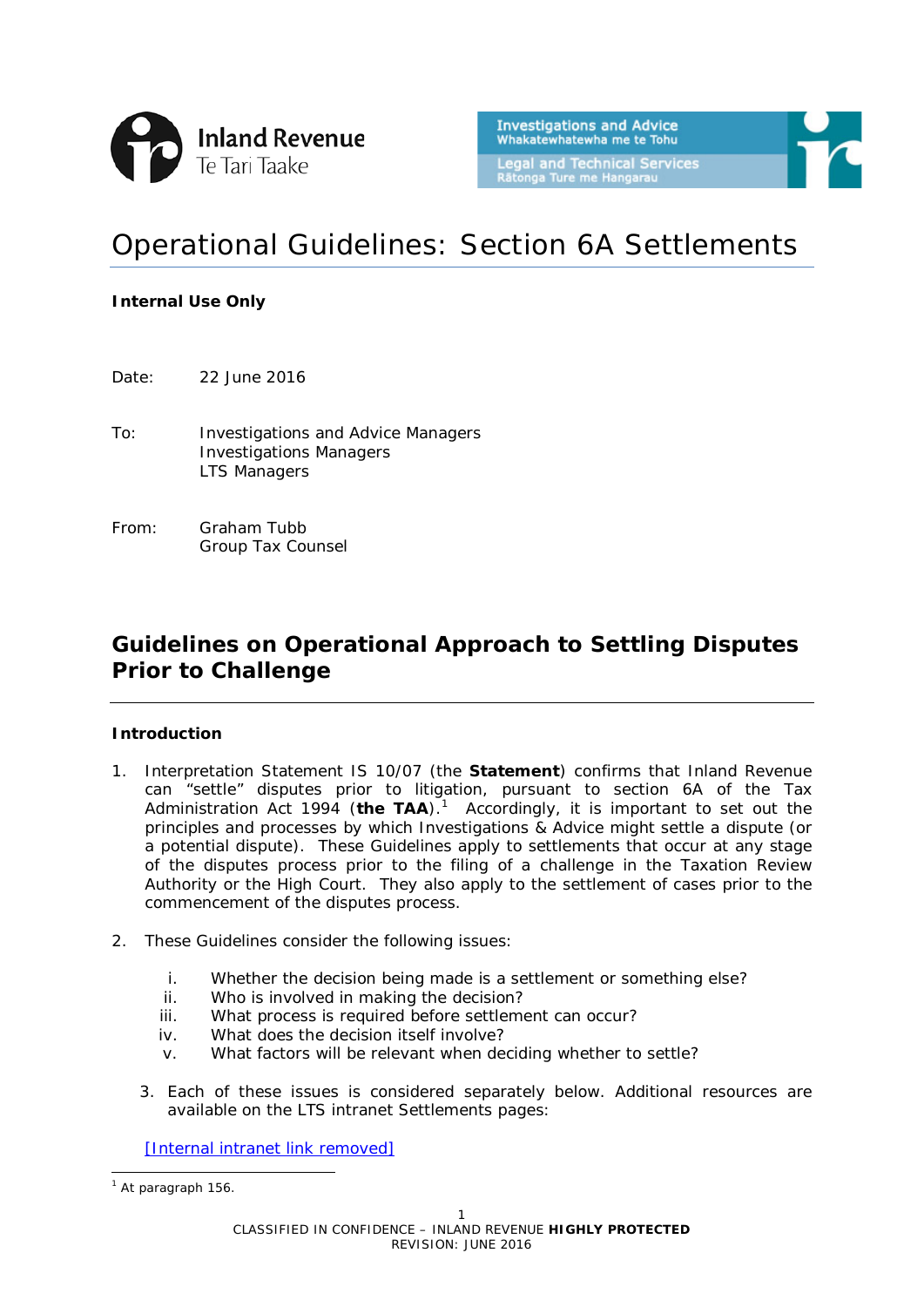# **General Approach**

- 4. Both the courts and the Statement are clear that the Commissioner's care and management responsibilities allow for and support the settlement of appropriate disputes. These Guidelines provide guidance in balancing the competing principles that must be taken into account when considering settlement. This requires a consideration of whether the particular settlement complies with the dual duties of collecting the highest net revenue practicable over time (section 6A) and protecting the integrity of the tax system (section 6).
- 5. The starting point is that, where the facts are clear and the law is settled, the Commissioner must apply the law correctly. This will not always be the situation, which is one of the principal reasons for preparing these Guidelines. Even when the position is clear, however, there may still be a basis for accepting an outcome which does not fully reflect the strict legal position.
- 6. Settlement decisions are to be made by considering the seven factors that are discussed below and determining how important each factor is to the particular dispute. All features of a settlement situation should fall within one or more of these factors. Section 6A does refer to the compliance costs of taxpayers and this is not one of the seven factors, but it will be considered as part of the integrity of the tax system and/or voluntary compliance factors.
- 7. The final task is to stand back and confirm that the decision to settle (or not) is consistent with the dual duties noted above. Above all, the decision to settle should be measured against the impact it may have on voluntary compliance. A too rigid approach can potentially undermine perceptions about compliance, though this is more likely if we too quickly accept a taxpayer's proposal.

#### **One: Deciding whether a section 6/6A decision is required**

- 8. It is first important to determine whether a settlement (as opposed to something else) is being considered, since different scenarios can arise when we are in dispute (or potentially in dispute) with a taxpayer.
- 9. For the purposes of these Guidelines, a "settlement" or "compromise" involves the use of the Commissioner's general discretion under sections 6 and 6A to accept less tax than would apply if the Commissioner's position were correct. This decision occurs before any re-assessment and is made despite the Commissioner having a clear view of how the law applies to the relevant facts in the dispute. The settlement can only be accepted or rejected where the criteria set out below have been considered and a decision has been made by a person holding a section 6A delegation.
- 10. This can be contrasted to other decisions relating to disputes such as:
	- (a) An exchange of information or arguments which enable either Inland Revenue or the taxpayer to change its view on how the law applies to that taxpayer's situation. In such a case, the matter will be resolved on the basis of that changed understanding, resulting in either an agreed adjustment or the dispute being abandoned by the Commissioner. This is a "resolution" of the dispute rather than a "settlement" or "compromise". SPS 15/01 *Finalising Agreements in Tax Investigations* sets out the principles for finalising agreements in tax investigations by resolving issues that are in dispute.
	- (b) In the process of quantifying a disputed amount of, say, suppressed income, which is inherently uncertain, a manager may agree to assess an imprecise, but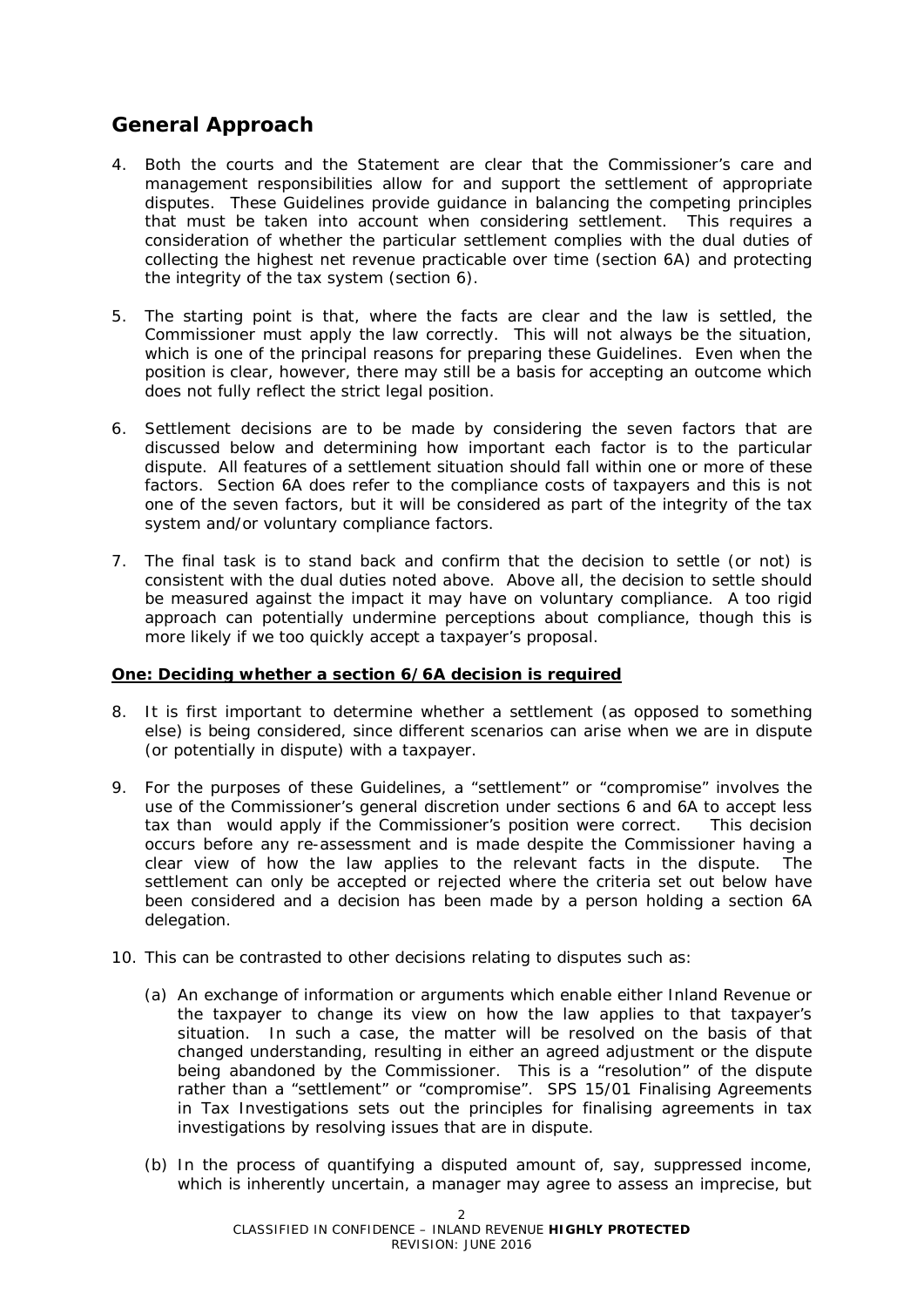approximately correct amount (e.g. for the purpose of a default assessment). These Guidelines are not relevant to that scenario. Similarly, these Guidelines do not apply in relation to discussions on cases similar to *Penny & Hooper v CIR*, where the Commissioner can agree a reasonable amount to be returned by the taxpayer though the application of section BG 1.

- (c) Management decisions about exactly which periods are to be investigated (e.g. four years rather than three), while arguably a reflection of care and management powers, can usually be made in the normal course of administration of an investigation without compromising an established liability. As a result, these Guidelines will not need to be considered in these circumstances. Conversely, if the years in question have already been quantified, and a proposal involves Inland Revenue abandoning the proposed adjustments for, say, one year out of four, these Guidelines will need to be applied. In some cases a general decision might be made about a class of case – technically this would be a care and management decision. An example is found in the agreed approach set out in *Revenue Alert 11/02* concerning the *Penny & Hooper* case. These cases involve the discretion under section GB 1, rather than section 6A directly, but section 6A principles were applied to determining the overall approach.
- (d) Certain discretions might be triggered on the basis of information provided or submissions made by the taxpayer, with particular respect to either the write-off of debt (sections 176 and 177*)*, the remission of certain penalties or interest (section 183D*)* or similar remission provisions. This might be logically regarded as a form of settlement, but it is not an exercise of the Commissioner's care and management powers under s 6A. It is a legitimate exercise of other discretions, albeit arising in the context of resolving a taxpayer's liability to tax. An example is the situation in which the taxpayer, although disputing the proposed adjustment in the hope that it will go away, is prepared to acknowledge that they have probably got it wrong, but they are unable to pay the tax for financial or other reasons. If a legitimate case for write-off of the debt can be made, there is no reason why the Investigations team, with assistance from Collections, cannot reach a two-part agreement (first as to the basis of the assessment and second as to recovery). Another example could be around our discretion on reconstruction of tax avoidance arrangements. We can call this sort of situation a "discretionary resolution".
- (e) A manager may make a decision to not commence an investigation (even if an eventual discrepancy seems reasonably certain, after a risk review for example) for a number of reasons including time bar considerations, the tax at stake is low or the collectability of the tax is limited. This is a resource allocation decision rather than an actual compromise for the particular investigation or dispute. This decision is still in a sense made under section 6A. However, this type of decision is outside the scope of these Guidelines.

#### **Two: Who can exercise the delegation and when?**

- 11. Both accepting and rejecting any settlement offer is an exercise of the care and management responsibility, so it must be considered by an appropriate delegation holder (even in circumstances whereby a settlement offer is obviously frivolous).
- 12. For the purposes of these Guidelines, those with the general care and management discretion will be the Deputy Commissioner (Service Delivery), Director (Litigation Management), Group Manager (Investigations and Advice), Investigations and Advice Manager (Investigations and Advice) and the Group Tax Counsel (Investigations and Advice). Settlements post the filing of a challenge should only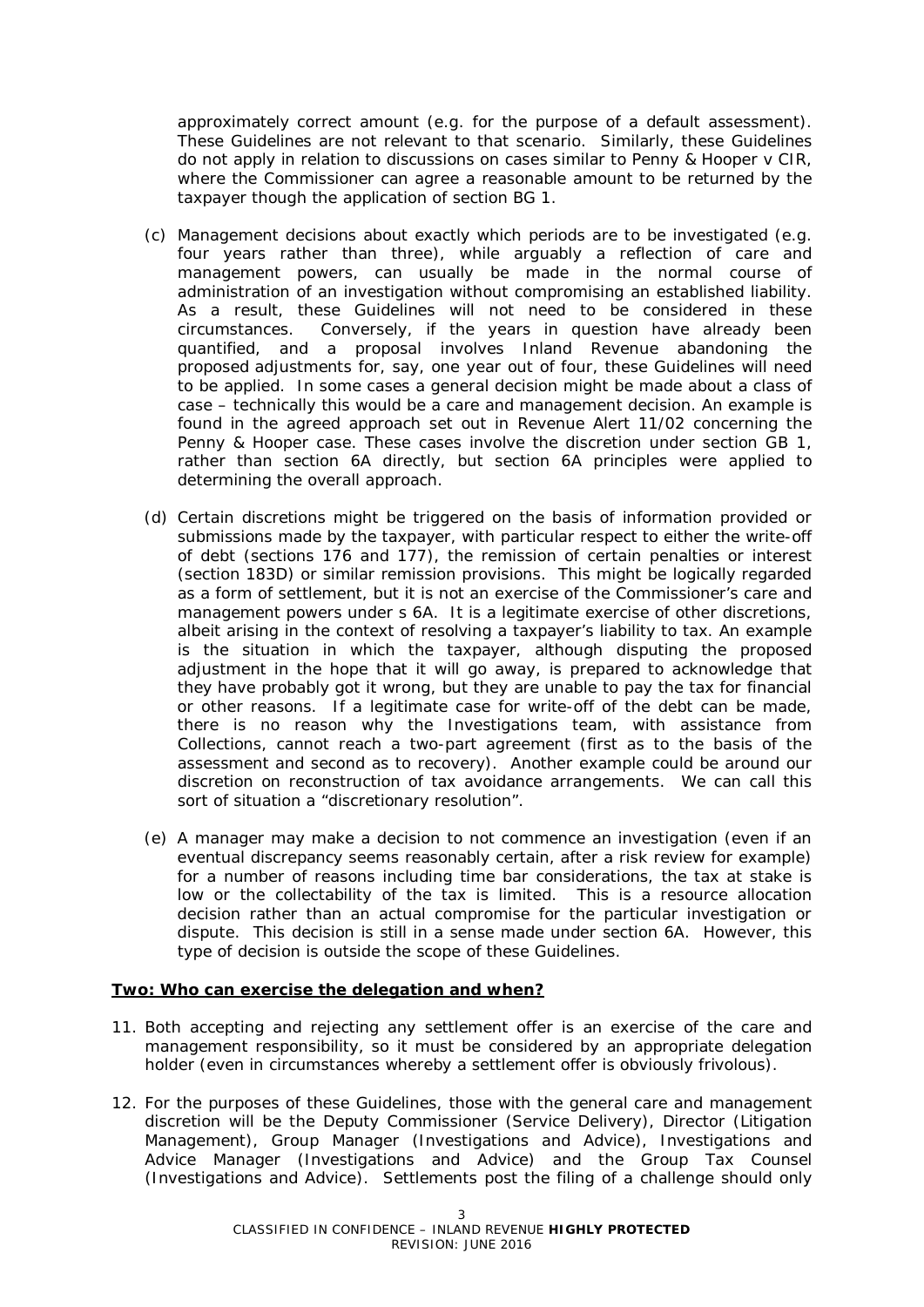be made by the Director (Litigation Management). Any settlements in the postadjudication period but prior to challenge need to be discussed with the Director (Litigation Management).

13. Any recommendation to the delegation holders to use care and management to settle an actual or potential dispute is subject to critical task assurance (**CTA**), generally by a Senior Tax Counsel, National Adviser Technical Standards or a Senior Solicitor approved by the Group Tax Counsel. The current list of senior solicitors who can review a settlement proposal for Critical Task Assurance purposes is contained on the intranet page maintained by LTS:

[\[Internal](http://intranet.ird.govt.nz/lts/tools-resources/legal-technical-guidelines/settlement-guidelines) intranet link removed]

#### Investigations Managers and LTS Managers as decision-makers

- 14. Investigations Managers and LTS Managers have a more limited discretion. They are empowered to settle a dispute, with careful reference to the criteria set out in these Guidelines, where the settlement offer does not include the cancellation of losses or an undertaking to not use available losses and:
	- (a) The core tax in dispute is less than \$100,000; or
	- (b) The settlement offer involves the Commissioner conceding less than \$50,000 (including use of money interest (**UOMI**) and shortfall penalties) of the amount in dispute.
- 15. Investigations Managers and LTS Managers may also **reject** any settlement offer where the amount offered represents less than 50% of the core tax potentially in dispute (whether or not the core tax is less than \$100,000).
- 16. Any care and management recommendation to an Investigations or LTS Manager is subject to Critical Task Assurance by another LTS Manager, Senior Tax Counsel, LTS Team Leader, Senior Solicitor or Senior Technical Advisor.

# **Some general limitations and issues**

Where other case/periods are in dispute:

17. Investigations Managers and LTS Managers should only exercise their delegation if they are confident that the dispute is not similar to other investigations or disputes being undertaken. Where a settlement is intended to apply to multiple investigations, or could potentially impact on another investigation or dispute, or could reasonably be seen as inadvertently providing a precedent for settling a similar investigation or dispute, the decision to settle the dispute should be made by a person holding the general care and management delegation.

Where a similar case is in litigation

18. **Litigation Management Unit** (**LMU**) **involvement:** All decision-makers (including general care and management delegation holders) should not, regardless of the weight which would otherwise be given to the criteria, agree to settle a dispute (or reject a settlement offer) with a taxpayer if litigation has commenced in respect of another period for the taxpayer on the same issue, or in respect of an associated entity such as a partnership or similar business grouping involving the taxpayer or associated parties. In these cases, no settlement decision is to be taken except with LMU approval.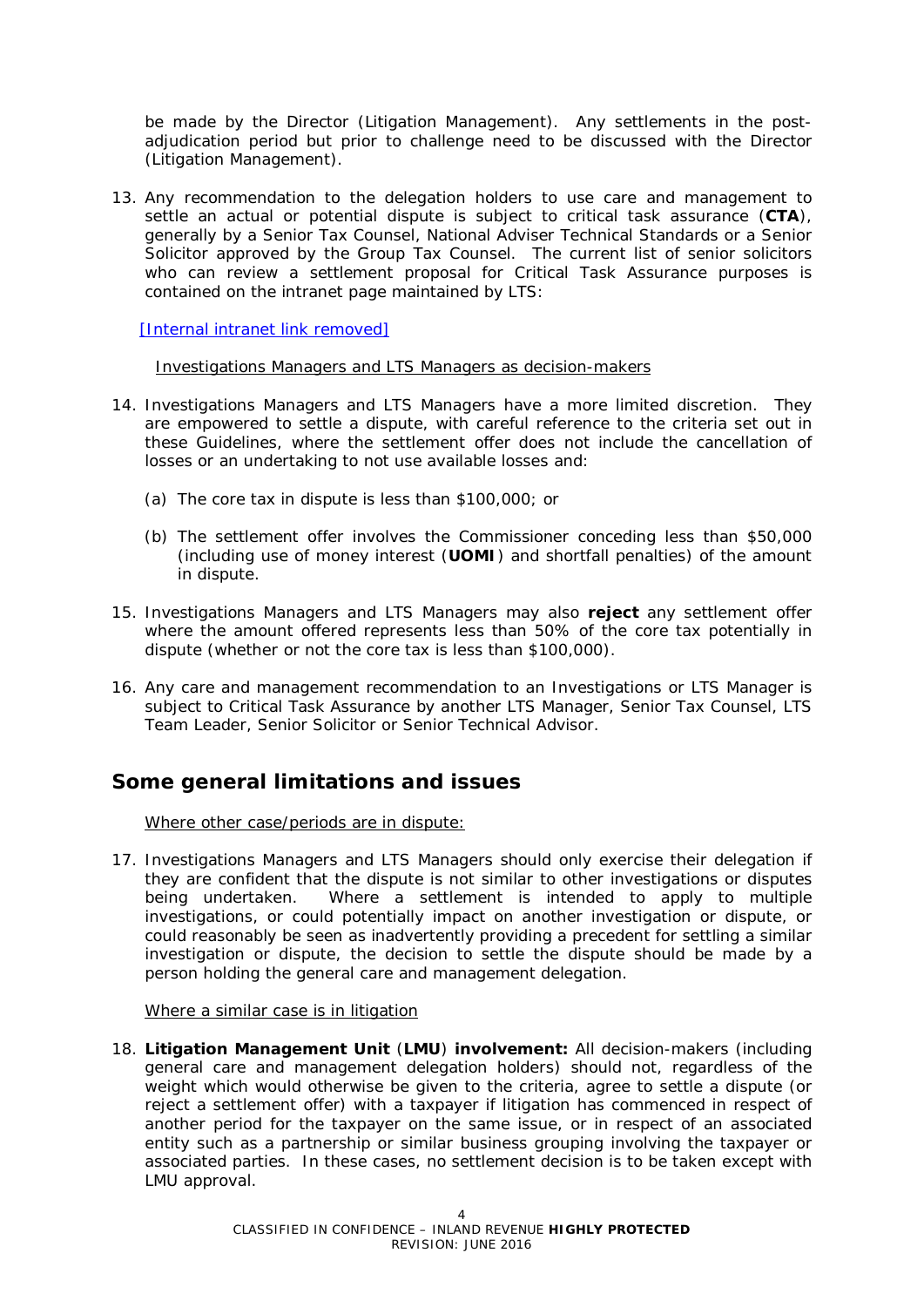19. Investigations or LTS should be liaising with LMU management in any event to ensure that any such settlement does not impact on any live proceedings.

#### Use of tax losses

- 20. Taxpayers sometimes offer to pay disputed tax through the reduction of tax losses.
- 21. Our general settlement policy is not to accept income tax losses to pay any tax owing (shortfall penalties are able to be paid with tax losses; see below). This is because the payment of any tax should be the priority and because the cancellation of losses generally requires that an artificial assessment be first raised as part of any settlement. Losses as payment of tax will only be permitted by a general care and management delegation holder (i.e. not an Investigations Manager or LTS Manager) in the following circumstances:
	- The tax losses are used to pay income tax only and not other tax types. For the avoidance of doubt, income tax does not include taxes which have been treated as income tax by s YA 2; and
	- The taxpayer has paid the core income tax to the fullest extent possible. In other words, where there is the ability to pay the core tax, the use of tax losses is not appropriate. The taxpayer's ability to pay will need to be discussed with Collections; and
	- The tax losses to be used as payment would very likely have been used within the next two tax years. In other words, the elimination of the losses means there will now be taxable income in the following two years on which tax will be payable; and
	- The taxpayer's compliance history is good and there are no future voluntary compliance concerns. This means that in cases of avoidance and evasion, the use of tax losses will not be appropriate. Similarly, if the losses are not themselves legally supportable (e.g. because they have been generated from an avoidance arrangement), they may not be used for these purposes.
- 22. In this way, the use of tax losses in settlement will mean that the disputed tax will effectively be paid within the next two years. This provides the taxpayer with a limited timing benefit, but one that could be acceptable in the circumstances. Note that losses can be used to offset income in the usual way and the prohibition against using tax losses does not apply to those situations.
- 23. Tax losses may also be used to pay shortfall penalties see sections IA 3(1) and IW 1 of the Income Tax Act 2007. The use of tax losses in this way is therefore not subject to any care and management approval.
- 24. If the reduction in available tax losses is part of the settlement, then the settlement deed will need to record the assessment of the loss balance carried forward. The Commissioner will stipulate in the deed that this loss balance carried forward figure will be included in the taxpayer's next income tax return to be filed.
- 25. The use of any losses should not in any case however be recorded as constituting a payment for imputation credit or other tax credit purposes.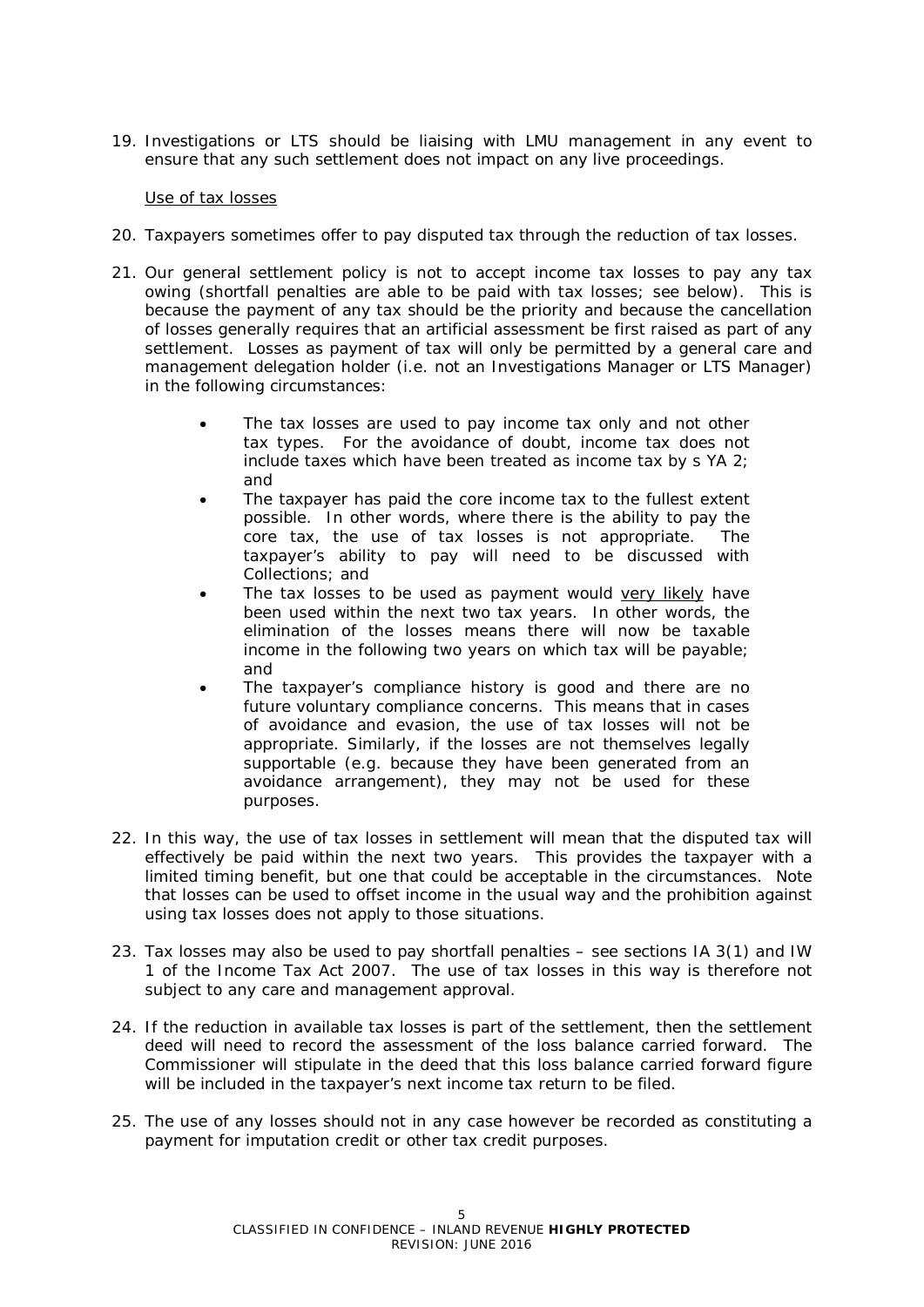#### Settlement periods

- 26. Usually the settlement applies naturally to the periods in dispute. Sometimes it can be a viable settlement option to limit the periods in dispute by conceding one or more of the earlier periods, for example, if the criteria below appear to indicate that as an option, such as where the evidence is less clear (increasing the litigation risk) for that period.
- 27. In unusual cases, the settlement agreement can relate to future (I.e. not-yet disputed) periods, but only in respect of an arrangement which is continuing for a definite period (which shouldn't be more than say two years), and not in the case of tax avoidance arrangements. However as the key goal is to achieve full compliance, agreeing to future tax returns being made on a known incorrect basis should be quite rare.

#### Collections Work

-

28. Though generally all settlements should be on the basis of payment in full, in rare cases it is desirable to resolve payment and collection issues at the same time as settling the tax dispute. Investigations staff should work closely with Collections staff to determine whether it is appropriate to apply the debt provisions such as instalment arrangements. Sections 6 and 6A settlements should not be a substitute for the correct application of write-off provisions, such as sections 176 and 177C: see examples 9 and 10 in the Statement.

#### Personal guarantee or security

29. To support collection of the settlement amount, a personal guarantee or security may be appropriate as a term of settlement in certain circumstances. In such a case, the settlement should not be finalised until the personal guarantee or security has been approved for Critical Tax Assurance purposes. Please refer to the taking of securities item in the CTA matrix for further explanation. LTS must assist if a personal guarantee or security forms part of a settlement.

# **At what stages in the dispute process can a case be settled?**

- 30. Settlement can occur at any point in the investigation and dispute phases (and can also occur later, e.g. in the conference phase, see below). This includes the period prior to the issue of a NOPA. However the Commissioner will only be in a position to settle prior to the issue of a NOPA if the Commissioner:
	- has determined what amount is properly assessable;
	- has a thorough understanding of the taxpayer's position; and
	- understands how all of the principles discussed below apply in the context of the case in question.
- 31. However, these Guidelines do not apply to settlements that occur after the taxpayer has been re-assessed and has challenged the assessment. In those circumstances, the decision to settle rests with LMU. As previously mentioned, LMU should be consulted for any post-adjudication but pre-challenge settlement offer. LMU may also form an integral part of settlement decisions made under these Guidelines (as may Crown Law),<sup>[2](#page-5-0)</sup> particularly in relation to assessing dispute risk. In addition, no

<span id="page-5-0"></span><sup>&</sup>lt;sup>2</sup> Consistent with the Protocol agreed between Inland Revenue and Crown Law: see http://www.crownlaw.govt.nz/uploads/irdprotocols.pdf.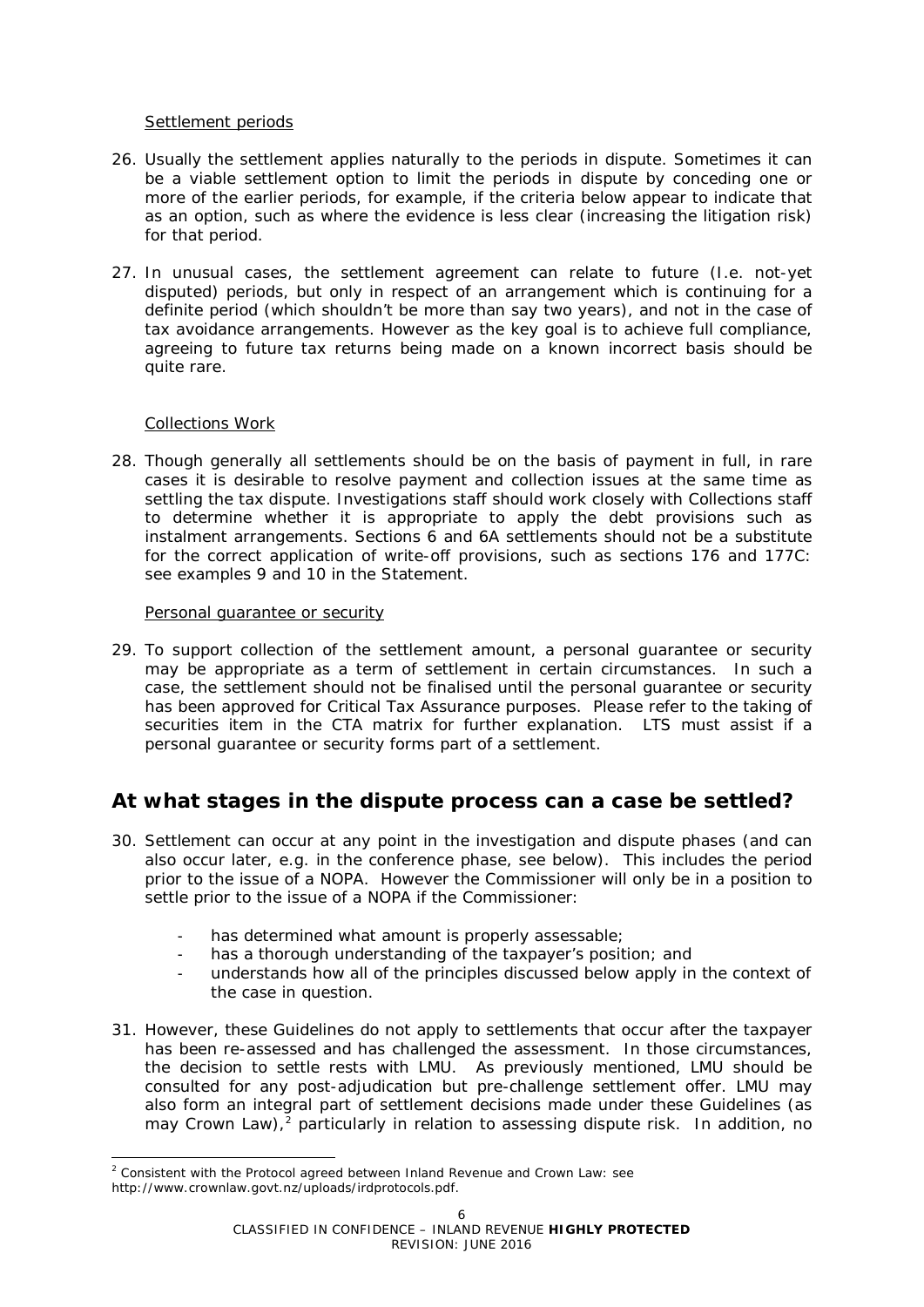settlement decision is to be taken except with LMU approval if litigation has commenced in respect of:

- another period for the taxpayer on the same issue;
- a partnership, company group or similar business structure involving the taxpayer or associates and the disputed issue;
- a very similar legal issue involving other parties.

### **What taxes can be the subject of settlement?**

- 32. Disputes about most tax types can be the subject of settlement (but not student loans). Different compromises may occur in relation to one aspect of the settlement amount but not others. However, generally this means:
	- (a) We may compromise on the quantum of **core tax** in dispute, if a compromise is clearly justified in terms of these Guidelines. In particular, protecting the integrity of the tax system means that the general body of taxpayers should not perceive that disputing a tax issue with us will always lead to a tax bill that is less than core tax. As such, the other factors supporting settlement need to be increasingly compelling, the smaller the percentage of core tax the taxpayer is offering to pay. It is preferable to compromise on shortfall penalties rather than core tax, in most cases.
	- (b) We can compromise on the quantum of **shortfall penalties** imposed in a settlement. It is also possible to impose a lower level of penalty if that is appropriate (for example imposing an unacceptable tax position penalty rather than an abusive tax position penalty). However, the need to act consistently with sections 6 and 6A is more readily apparent where the penalty that would be otherwise imposed on the taxpayer is at the serious end (for example, abusive tax position or evasion penalties).
	- (c) The amount of **UOMI** should generally follow the amount of core tax payable (as reduced if applicable). The purpose of UOMI is to compensate the Crown for being out of pocket through the taxpayer not paying tax on time. This purpose would be generally undermined if we regularly accepted settlements that did not have any UOMI imposed on the settled amount or it was overly discounted. In other words, if settlement results in reduced core tax assessments, UOMI will be lower than if full core tax was paid. However, UOMI may be compromised below that flowing from the level of core tax payable in some circumstances. Section 183D sets out that the Commissioner may remit UOMI (and penalties). The Standard Practice Statement on this section (SPS 15/02) states that remission occurs when the UOMI is correctly charged at the time, but it is decided to relieve the taxpayer of liability. While a compromise of UOMI is different from remission, the SPS provides useful guidance. The SPS does not allow remission where the non-compliant action was the result of a genuine oversight or a oneoff situation. It does provide that charging UOMI would be unreasonable where the taxpayer has received incorrect advice from an Inland Revenue officer or the taxpayer has relied on incorrect information in an Inland Revenue publication. Analogously, reducing UOMI in a settlement in these circumstances would be appropriate. Section 120W provides that UOMI is not payable where the taxpayer relied on the "Commissioner's official opinion", as defined in s 3. If that definition applies, the inapplicability of UOMI will not be a compromise of UOMI and will fall outside these Guidelines. Note that taxpayers are allowed to use tax pooling to reduce their UOMI exposure and so the effect of tax pooling should not be seen as a compromise by the Commissioner of UOMI.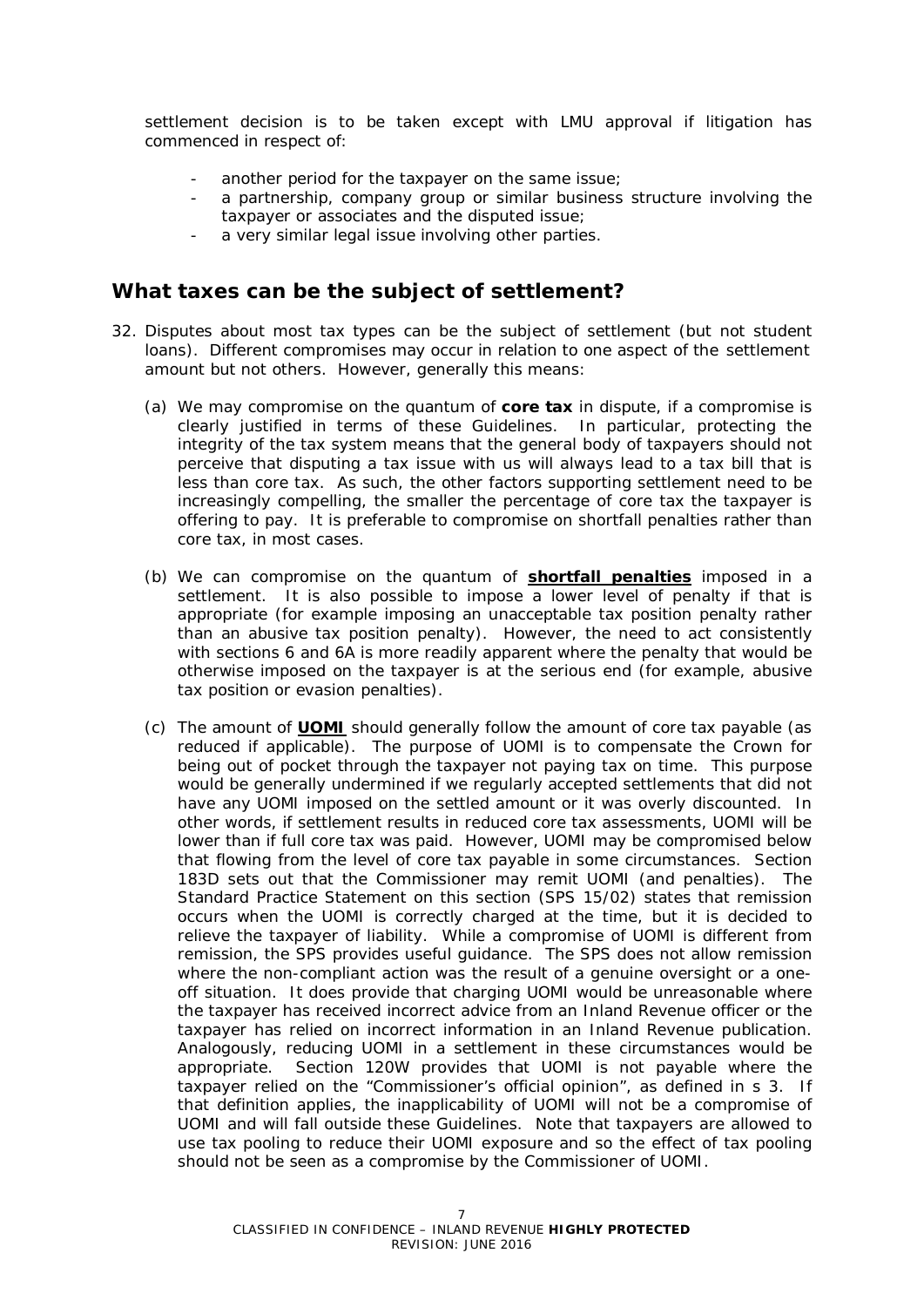33. In addition to simply adjusting the taxable amount for a period, consideration can be given to agreeing to limit the periods affected, to use a lesser penalty type, or to apply a different valuation methodology, where there is flexibility within the law to do so. These approaches should be applied with great care however with precedent in mind.

#### **Three: The General Process for Considering a Settlement**

34. Ordinarily, the process for agreeing or rejecting a settlement will involve the following steps:

## **Pre-Decision**

35. The settlement proposal will have been provided to (or in some circumstances initiated by) Investigations or LTS. The team considering the dispute (or potential dispute) will analyse whether they think accepting the offer would be consistent with our care and management responsibilities – taking into account the matters covered in these Guidelines.

#### Offers/counter-offers by Commissioner

- 36. There will be circumstances where settlement seems appropriate, but not on the terms offered by the taxpayer. In those circumstances, it may be appropriate to provide a counter-offer recommendation that is consistent with sections 6 and 6A for the delegation holder's consideration. Once that has been signed off the counteroffer can be formally made to the taxpayer.
- 37. The Inland Revenue case team may have also had further discussions with the taxpayer's advisors regarding the potential settlement. Where potential settlement discussions occur between a taxpayer and the case team, it needs to be made clear that:
	- (a) Those discussions are on a 'without prejudice' and confidential basis;
	- (b) Any proposed settlement will need to be approved by the relevant s 6A delegation holder; and
	- (c) Any agreed settlement will need to be formalised through the execution of a deed to be prepared by Inland Revenue.

#### Facilitations during conference phase

- 38. Where the subject of settlement arises during a facilitated conference:
	- (a) Any settlement discussion at the facilitated conference should be clearly distinguished from discussions about the legal and factual issues in dispute. The discussion should be directed by the facilitator who should ensure that, as far as possible, all of the factual differences between the parties have been resolved. The facilitator should only support the request for a settlement discussion if satisfied that positive engagement has been made by the parties in trying to resolve the issue in other ways.
	- (b) The facilitator should ensure the parties understand that the settlement discussion is on a "without prejudice" basis and that the dispute facilitation itself is on hold while the settlement discussions take place. A "without prejudice"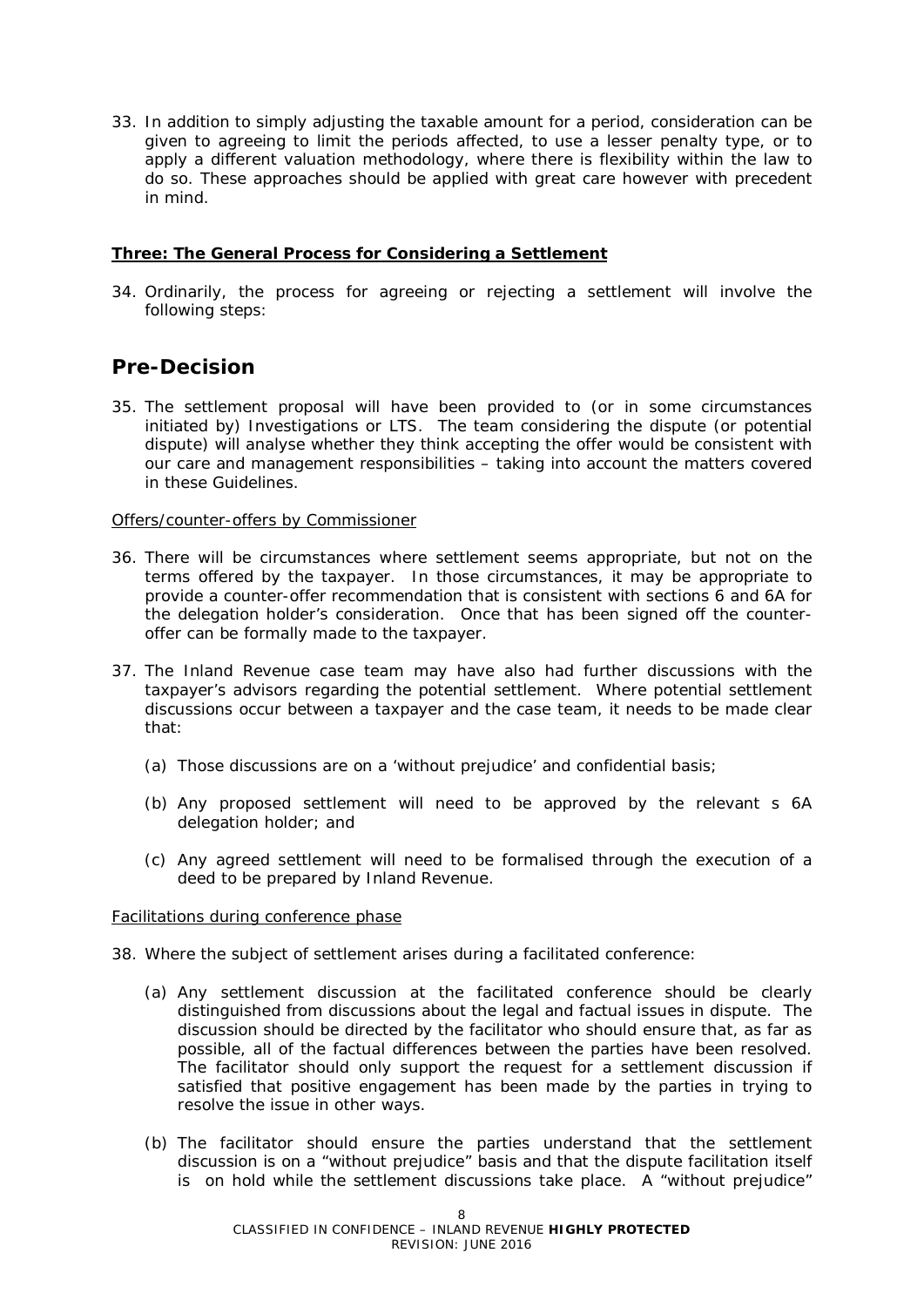discussion is one that is subject to 'settlement privilege'. This means that documents and communications related to the attempt to settle do not have to be disclosed as part of any litigation. For a detailed explanation, see the discussion in the forthcoming SPS on legal advice and other privilege.

- (c) The facilitator should also ensure that the Inland Revenue officers who are involved in the settlement discussion are aware of these Guidelines and the need to obtain sign-off at the appropriate delegated level (whether the recommendation is to settle or not to settle).
- 39. It must be made clear to the disputant that any settlement discussions will proceed in accordance with the criteria and processes set out in these Guidelines. In particular, taxpayers need to be aware that settlement on a "splitting the difference" or purely arbitrary basis to conclude the dispute is not acceptable.
- 40. Depending on the result of settlement discussions, the parties may need to reconvene the conference phase or to bring the conference phase to an end.

#### Recommendation memo

41. Once those discussions have been completed, the team should draft a memorandum that provides a recommendation to the relevant decision-maker. That memorandum will need to take into account the settlement criteria set out in these Guidelines. The memorandum should have been approved by an Investigations Team Leader (or an Investigations Manager where they are not making the settlement decision). The recommendation will also be Critical Task Assured to confirm that it is consistent with Sections 6 and 6A and these Guidelines. Additional resources are available on the LTS intranet Settlements pages:

[\[Internal](http://intranet.ird.govt.nz/lts/tools-resources/legal-technical-guidelines/settlement-guidelines) intranet link removed]

## **The Decision-Making Framework**

- 42. Once the decision-maker has received the Critical Task Assured recommendation to settle (or reject the offer), he or she will decide whether to accept or reject the proposed settlement in accordance with Part 4 below. That decision can of course be contrary to the recommendation provided by the relevant officers.
- 43. The delegation holder's decision will be based on a balancing exercise using the factors described in part 5 below. This ensures that, whatever decision is made, it is consistent with the Sections 6 and 6A obligations. It is obviously important that the decision-maker clearly documents the decision-making process. This will include what the decision is, what information he or she has had regard to in reaching the decision and the reasons for the decision.
- 44. A settlement process guide is included on the LTS resources page here:

[\[Internal](http://intranet.ird.govt.nz/lts/sites/intranet.ird.govt.nz.lts/files/Process%20for%20Settlements%20May2014.pdf) intranet link removed]

### **Post-decision**

45. **Rejection of the settlement offer**: If the delegation holder has decided to reject the offer, the taxpayer will need to be informed. Often the taxpayer asks for reasons why the offer was not acceptable. It is appropriate to briefly explain why the offer was rejected. In most cases, the explanation will be that the core tax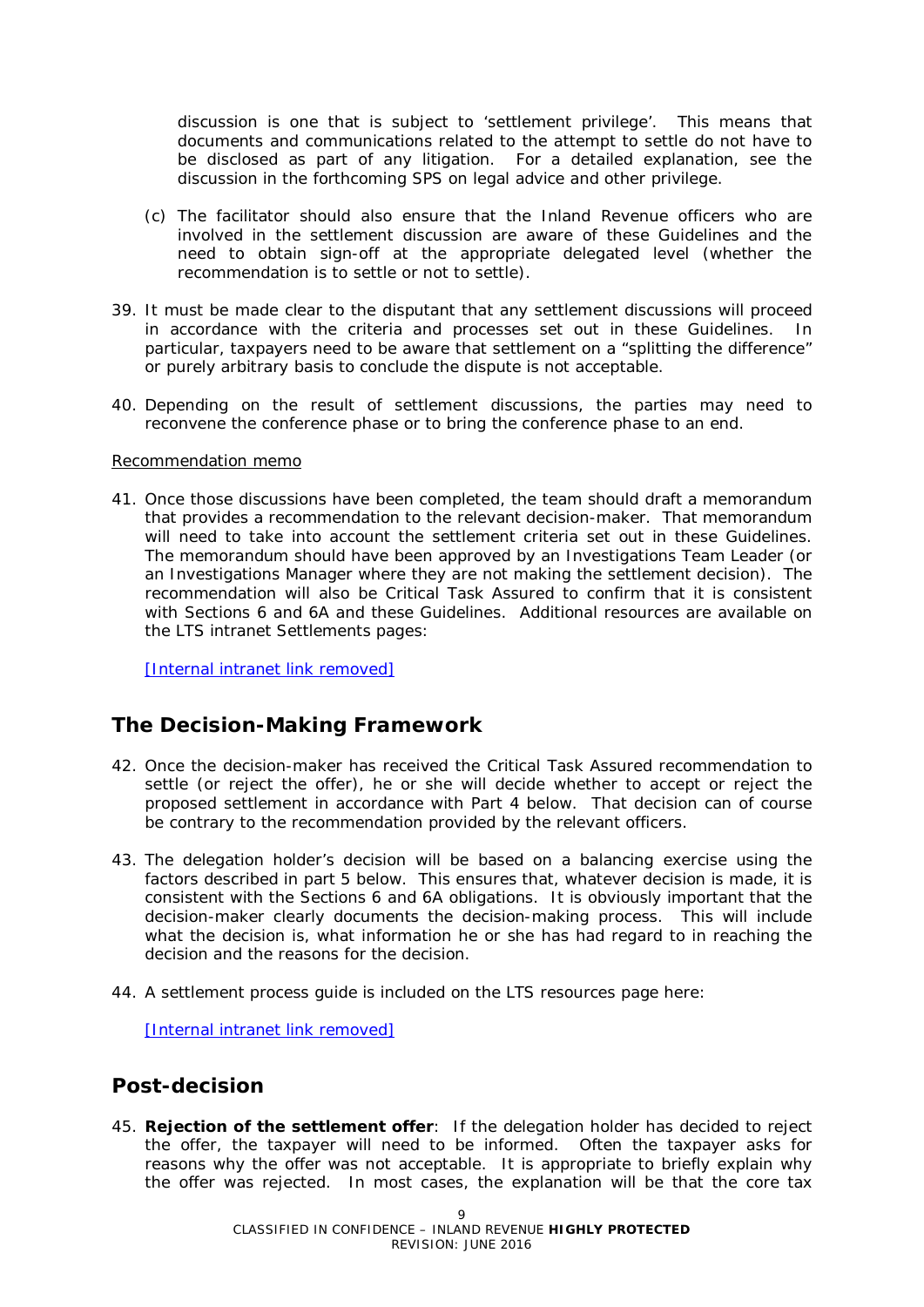payable and/or shortfall penalties and/or UOMI was too low given the Commissioner's view of the application of the settlement factors. In particular, the adverse impact on voluntary compliance and tax system integrity should be stressed as the important reasons why the offer was not acceptable. If settlement was rejected on the basis of precedentiality so that only full core tax (and penalties if relevant) is acceptable, we should advise the taxpayer of this position. This eliminates the time and resources needed for making and considering further unacceptable offers.

- 46. **Accepting the proposal – drafting of settlement deed**: If the delegation holder's accepts a settlement proposal, its terms will need to be formalised in writing and will need to be signed by the delegation holder on behalf of the Commissioner. This will normally be by way of a deed, which should be prepared by LTS. Normal terms of any settlement would make clear reference to:
	- (a) our intended assessment including penalties;
	- (b) the taxpayer's obligations in terms of future compliance;
	- (c) the confidential and non-precedential nature of the settlement;<br>(d) the provision of information;
	- the provision of information;
	- (e) the manner in which the settlement is to be effected (for example, if an instalment arrangement is to be entered into, this should be captured and follow the appropriate process in respect of such arrangements);
	- (f) any guarantees or security required;
	- (g) the consequences of non-payment or default if payment is not required; and
	- (h) the position relating to consequential adjustments (including to other tax types, periods, or related parties).
- 47. Please contact LTS to confirm the appropriateness of any particular draft settlement deed. A template is available on the LTS Settlements page:

[\[Internal](http://intranet.ird.govt.nz/lts/tools-resources/legal-technical-guidelines/settlement-guidelines) intranet link removed]

- 48. The usual process is for the taxpayer to sign the deed first and then the Commissioner.
- 49. **Letter Agreements:** A less formal exchange of letters can also give effect to the agreed settlement, if the core tax being resolved is small (under \$50,000), the issue is not precedential and approval is obtained from a general care and management delegation holder. The template offer letter should be used in these circumstances. This can be found on the LTS website. The offer letter should be signed by an Investigations Manager or LTS Manager.
- 50. If the Commissioner issues a settlement offer letter which is not subject to conditions, it is important to note that, if a taxpayer accepts the Commissioner's offer, there will likely be a settlement agreement which the Commissioner could not resile from. It is therefore very important that any offer letter is reviewed by LTS.
- 51. **Settlement Register**: The Investigations Team must then summarise the decision to settle by completing the form and sending this to the Group Tax Counsel's PA, who maintains a register of section 6A settlement decisions for future reporting and integrity purposes. See the Settlements page on the LTS website and the Knowledge Base (Settle an audit case – No Adjudication) for further information.

#### **Four: The Decision Itself**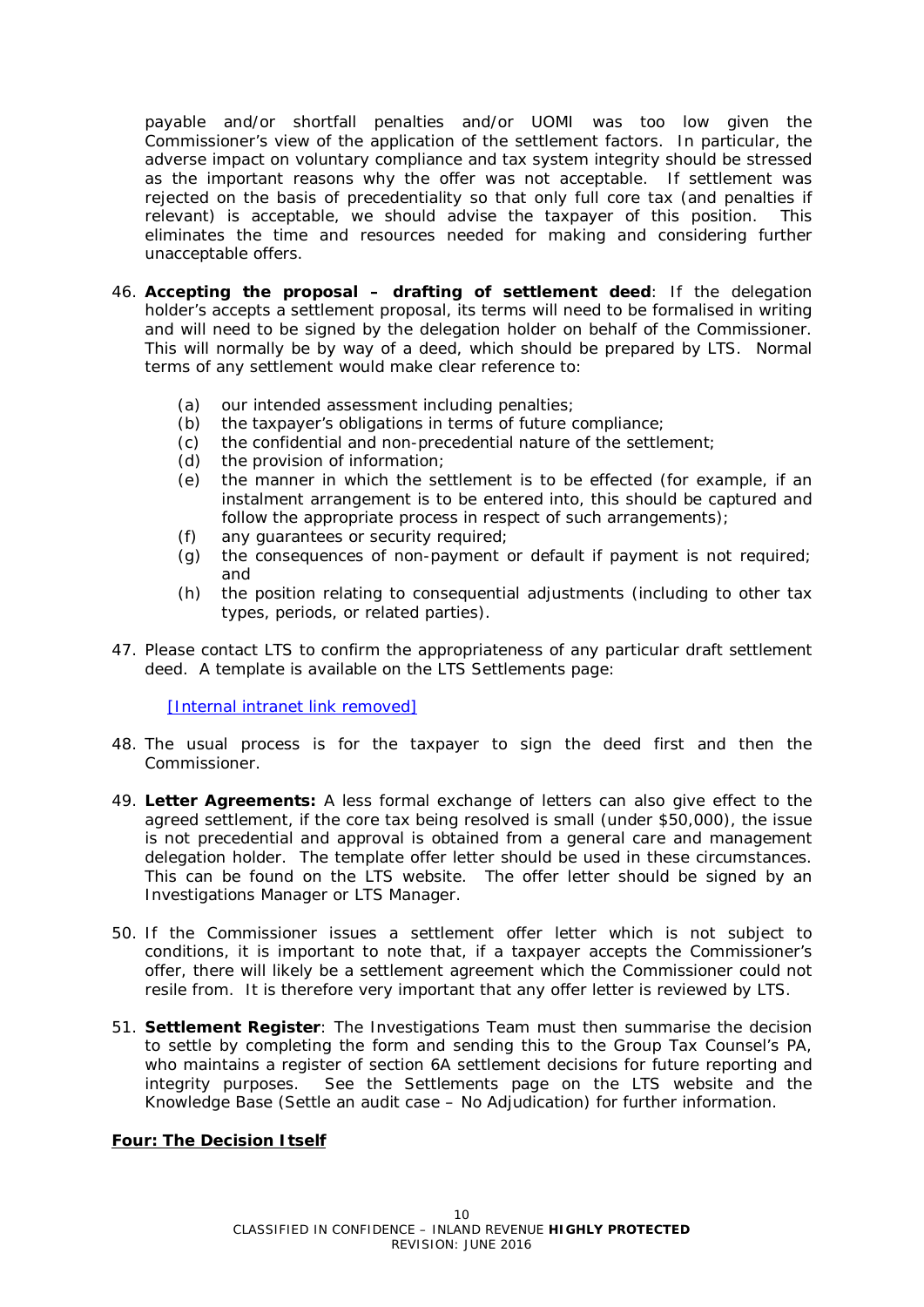- 52. Before deciding on the proposed settlement's merits, the decision maker will need to ensure that certain 'threshold' issues have been satisfied. These are:
	- (a) *Is all the relevant information held?* A decision to settle can only be made if the decision maker is fully informed. The Investigations team will need to have obtained sufficient information (from the taxpayer, third parties and, where necessary, independent experts), together with legal input from LTS (and sometimes LMU, OCTC or PAS), to determine whether its position is robust. If the decision maker considers that there is potentially more relevant information that could impact on the decision, he or she should request that information from Investigations and/or LTS; and
	- (b) *With that information, is the Commissioner's position correct?* A settlement is only appropriate where we still consider that our view of how the law applies to the taxpayer's facts is correct. Although any dispute will involve risks, where it is considered that the taxpayer's position clearly represents the better view of the law, the Commissioner should not be considering settlement. In those circumstances, the Commissioner should withdraw from the dispute.
- 53. Once the decision-maker is satisfied that there is sufficient information to determine that Inland Revenue is correct, he or she then needs to decide whether or not the proposed settlement should be accepted. The starting point for that decision involves the following:
	- (a) Inland Revenue is under an on-going obligation to apply the law. As such, a compromise for *less* than the properly imposed amount (including UOMI and penalties where relevant) can only be entertained when it is consistent with our care and management responsibilities. The starting point is that taxpayers are obliged to pay the correct amount of tax and a departure from that should only be mandated after a careful application of the criteria in these Guidelines.
	- (b) In this regard, while it is important to consider the factors described below in combination when considering the particular settlement proposal, the *overriding* obligation is to ensure that any settlement decision is consistent with collecting the highest net revenue over time, protecting the tax system's integrity and promoting voluntary compliance by taxpayers. The decision to settle a dispute or not must be consistent with those objectives. This means that factors specific to the settlement proposal not discussed in the Guidelines may still be relevant to the process.
	- (c) In most circumstances, consideration of the factors described in the next section will involve a balancing exercise. This is because some of those factors may favour settlement whereas others may suggest a settlement should not be entertained. For example, where a settlement involves significant resources and complexity, there may well be net savings if the dispute was settled and high dispute risk if it is not. This needs to be tempered by the possible negative impact a settlement may have on promoting voluntary compliance, both in relation to that taxpayer and taxpayers more generally, where the settlement becomes more widely known.

#### **Five: The Factors to be Considered**

54. These Guidelines provide a framework for making consistent decisions about settling or compromising actual or potential disputes, by making it mandatory to consider a number of factors, which will generally be relevant to any settlement decision. The ones that will generally be more relevant to settlement decisions are discussed first. In particular, the last two categories discussed (tax in dispute and taxpayer's ability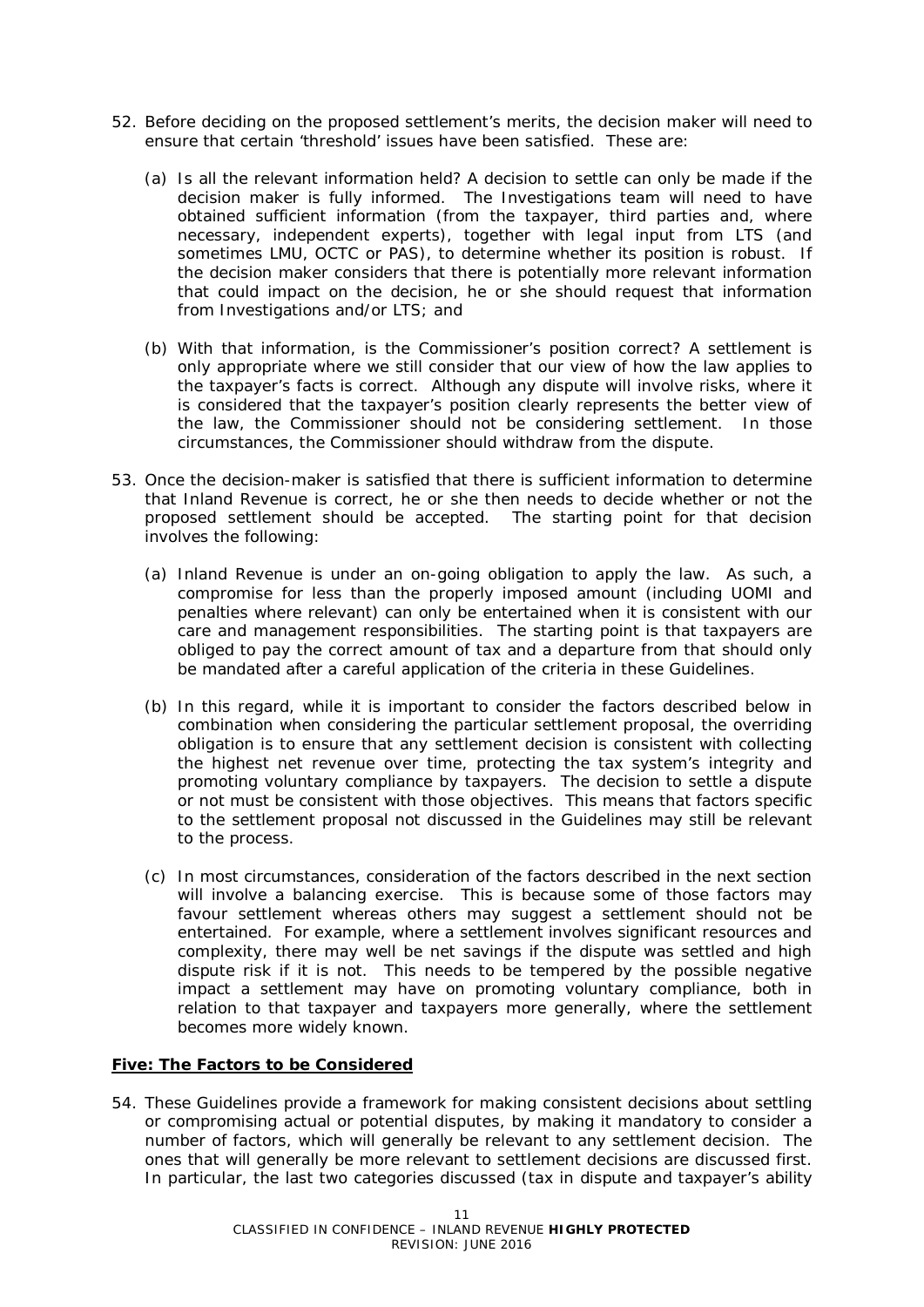to pay) are ordinarily unlikely in their own right to justify accepting or rejecting a settlement proposal.

- 55. Decision-makers should not assume that particular factors will always be the most relevant to the proposed settlement under consideration. They will often require application or balancing in different ways in different factual scenarios. For example, what involvement the taxpayer had in a scheme (e.g. in designing or promoting it), has the taxpayer co-operated to date and what stage is the dispute at (e.g. what level of resource has already been committed?). Finally, it is important not to take into account any irrelevant factors.
- 56. The portion of the Interpretation Statement dealing with settlement agreements, which forms the basis of these Guidelines, is attached. The non-exhaustive list of criteria, mentioned at paragraphs 151 to 161 in the Statement, should be used as a guide.
- 57. The following commentary expands on and explains those criteria in a more practical context. The criteria discussed below are consolidated into seven factors, which should adequately address any circumstances which arise in a dispute context. There may be times when a direct reference to the criteria specified in the Interpretation Statement itself is also appropriate, in decision-making, but this should not generally be necessary.

#### **Factor One: Inland Revenue's Resources**

*Section 6A(3) confirms that the use of our resources and the compliance costs imposed on taxpayers are two relevant factors when applying care and management. In terms of our resources, the question is whether those finite resources could be better used for other purposes.*

- 58. The decision-maker should consider the resources necessary to develop the dispute from this point onwards, including litigation costs, against the revenue to be gained.
- 59. More complex cases will clearly occupy more time and cost more. The dispute will often involve senior technical and investigative staff, as well as external consultants and advisors. There is also the possibility of procedural and other impediments being placed in the way of the dispute, which all need to be taken into account.
- 60. Secondly, the decision maker is entitled to take into account the alternative use of Inland Revenue's resources, or the "opportunity cost". In the past we have occasionally considered that bringing a dispute to an end, particularly where it is about a small quantum of tax can be more economical than continuing and succeeding in the case itself. In those circumstances, opportunity costs are valid considerations. Compromise may be preferable where there is another large different case looming, involving considerably more tax in dispute where it is strategically more important for Inland Revenue to apply investigation resources to that case instead.
- 61. It might be useful to establish a reasonable figure for the commitment of resources going forward in the dispute, and weigh that against the revenue at stake. By this we do not mean just the revenue at stake in terms of the particular individual dispute. We would also need to take into account the wider implications of the dispute. That is, if there are 100 other similar cases (which can be determined by discussing the proposed settlement with people such as portfolio holders in Investigations, LTS or with LMU) that would be affected by this decision, then that needs to be considered (although this might happen under the Precedential Value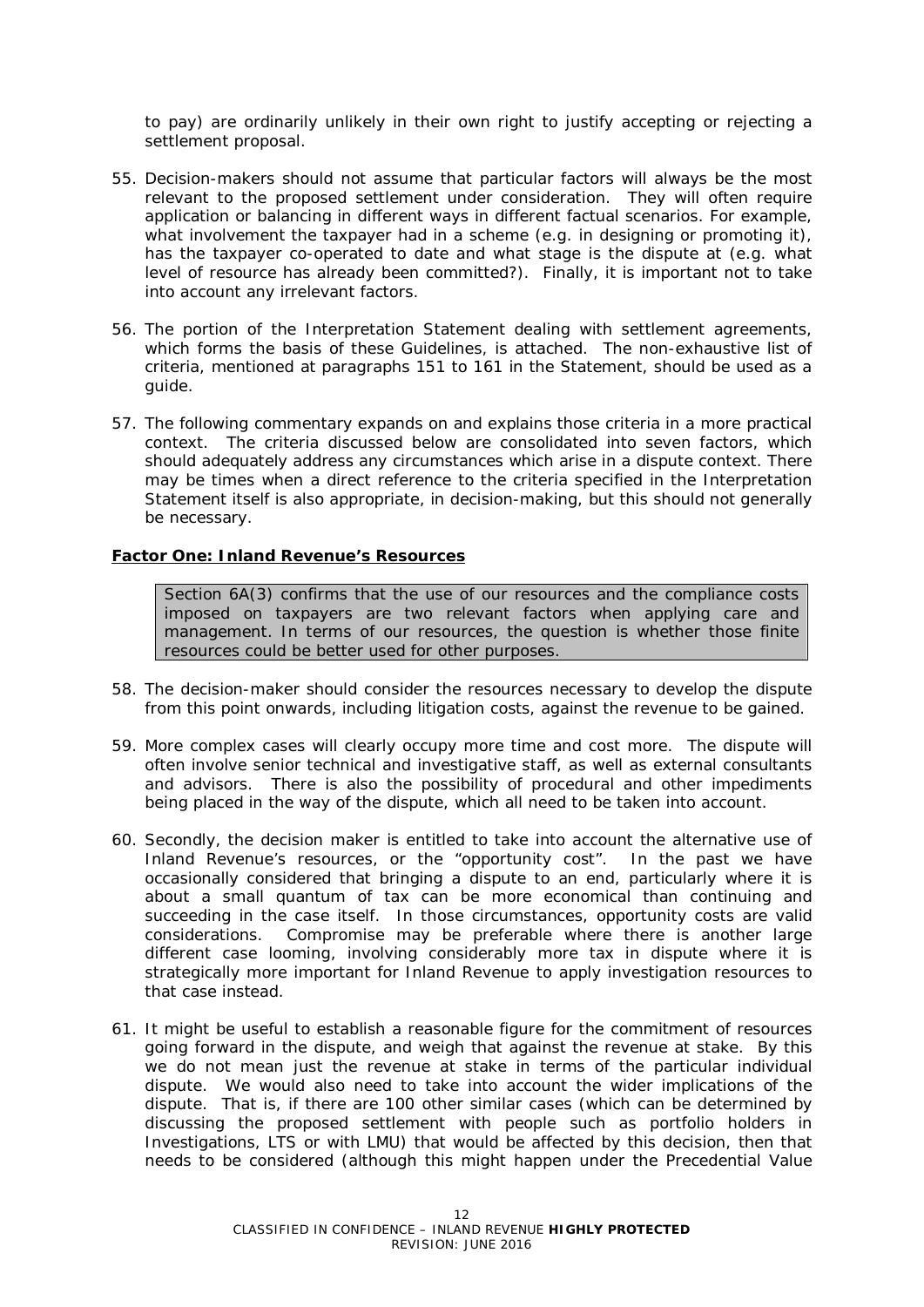factor below). This is ultimately about determining (or at least estimating) what is the "net revenue" in terms of section 6A which could be affected by the decision.

- 62. This factor will favour a settlement where the resource that Inland Revenue will need to deploy (in terms of personnel time and cost mainly, but also taking into account possible external costs such as expert advice etc.) to fully complete a dispute outweighs the benefit achieved. This may be relevant where, for example, a historic dispute involving a single taxpayer with little tax at stake and no precedent value is still likely to require significant Inland Revenue resources (e.g. because of the complexity of the issue and the need for expert advice).
- 63. By contrast, it may be a more neutral factor where the dispute will not require significant additional resources (e.g. the dispute builds on work previously done by the Commissioner). In any case it needs to be balanced against the other factors.

#### **Factor Two: Likelihood of Success in the Dispute**

*There is risk in any dispute that our view will not be accepted. What must be weighed here is the extent to which our position may or may not succeed in the dispute. It is possible that our position may not be accepted by either a court or the TRA. In considering the likely dispute risk, a number of factors need to be considered: interpretative uncertainty; evidential issues; and administrative or procedural concerns. Each of these needs to be separately taken into account.*

- 64. Although we consider we have the better view of the law, there is still a risk that a court will disagree with that position. What must be weighed here is the likelihood of succeeding where there is uncertainty as to the law or the facts. So, for example:
	- (a) The relevant legislation may not have been previously considered by the Courts or there may be commentary on the law suggesting it can be interpreted in different ways. Alternatively, it may be a novel application of settled law (such as a novel capital v revenue issue).
	- (b) Where the propositions of law are not in doubt, there may still be dispute risk arising from the standard of the evidence. This can be either factual or expert opinion evidence. So, the credibility of a witness may be an important factor. Similarly, there may be uncertainty where the taxpayer's expert is at odds with ours (over, for example, a valuation issue).
	- (c) Finally, there will be rare occasions where administrative or procedural issues heighten our dispute risk. This may occur in relation to something like time bar (in a novel setting) or where we are alleged to have made a tentative assessment.
- 65. LTS will be able to assist with this generally, but what is required is an aggregate assessment of the matters that impact on IR's chances of succeeding. This will often require discussions to occur with LMU and, occasionally, the Crown Law Office. In particular, where there is a very significant dispute (either because it will act as a precedent or because of the quantum of tax involved) LMU's advice on litigation risk should be obtained.
- 66. This factor becomes increasingly relevant to a settlement decision as our chances of succeeding are lessened. Conversely, where there is little or no litigation risk (for example, a scheme replicates in all material respects a case which has been considered by the courts), then this factor will generally not be very relevant.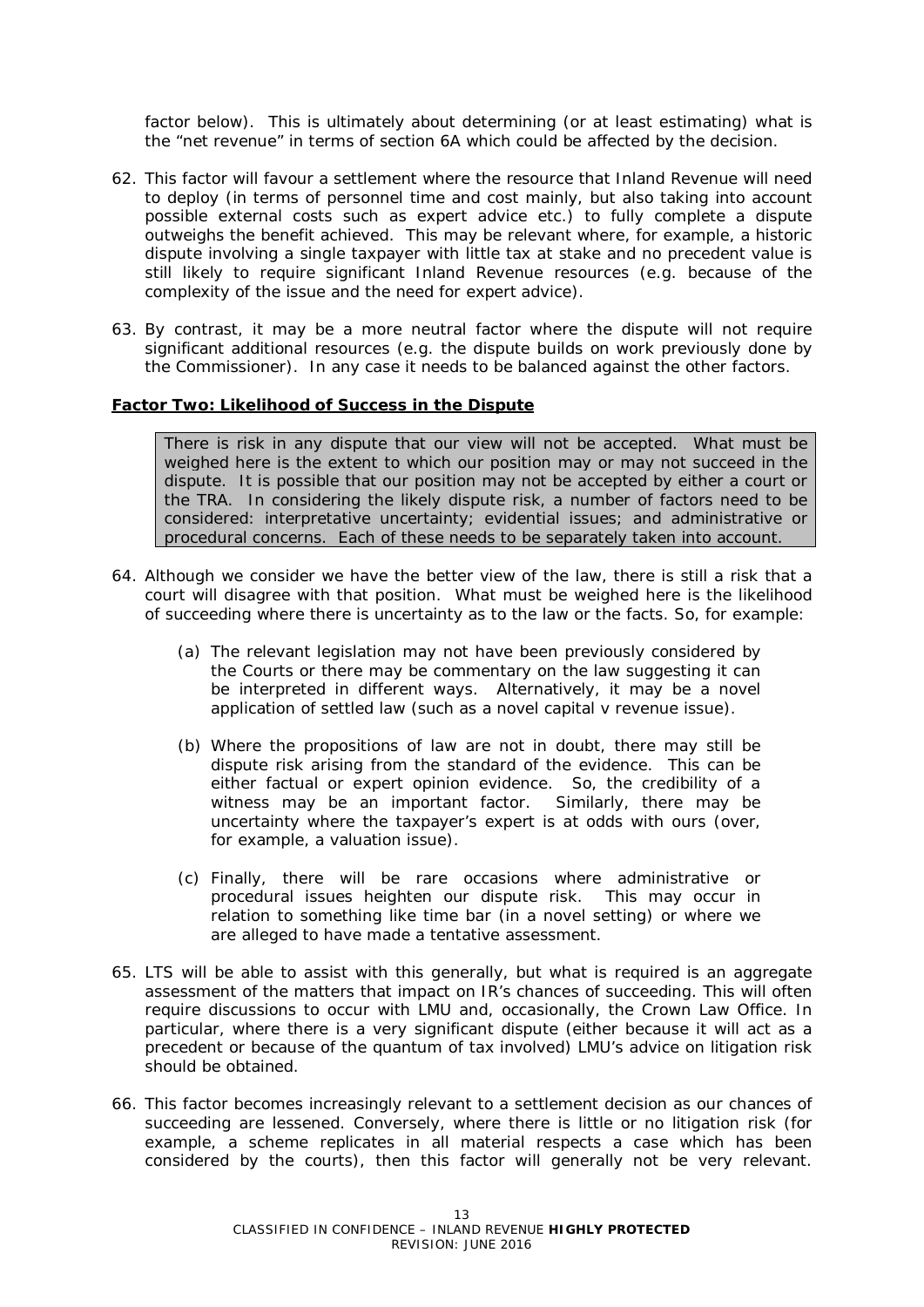Again, there is always some risk of failure, but decision-makers should not be excessively swayed by this. The other factors remain critical.

#### **Factor Three: Promoting Voluntary Compliance**

*This may involve promoting voluntary compliance generally or in relation to a specific taxpayer. Where the promotion of voluntary compliance relates to taxpayers generally, it will be closely aligned to protecting the tax system's integrity, which is considered separately below.*

- 67. The starting point is that a settlement that is too low does not encourage voluntary compliance.
- 68. A careful judgment must be made about the potential impacts of a settlement, on both the particular taxpayer, any related parties and on taxpayers in general (e.g. if the matter was to become widely known).
- 69. In respect of the particular taxpayer, the decision maker is entitled to take into account the past compliance record of those involved in the dispute. If this is particularly bad, then it is less likely that a settlement would be contemplated. The taxpayer's known appetite for tax risk may also impact on their likely compliance with the settlement terms or future compliance in general.
- 70. Their compliance behaviour could also be affected by the type of dispute in question (even if the taxpayer had generally been compliant). For example, if it is a question about evasion or avoidance it is less likely that we would want to settle. See also the *Integrity of the tax system* factor below.
- 71. Whether a taxpayer has disclosed a particular tax position taken may be a relevant consideration. A taxpayer can voluntarily disclose a potential tax shortfall, albeit that the taxpayer does not accept that the full shortfall should be paid, often because there may be arguments which suggest a contrary view. Such a disclosure usually indicates that the taxpayer is attempting to be compliant and this should be encouraged. However, a voluntary disclosure where an audit commencement has been indicated is a far less persuasive a reason for settling.
- 72. The decision-maker should also take into account the likely future compliance of the taxpayer. Sometimes we can legitimately say that we are confident that the taxpayer now understands the error which has occurred, has taken steps to fix it and will be compliant in the future (perhaps because there is very good past compliance behaviour). This can be important in terms of promoting voluntary compliance, since continuing to vigorously pursue the dispute might well undermine that future compliance. It is particularly important except in quite rare cases to obtain a clear undertaking that the disputed items will be treated correctly in future returns however.
- 73. This factor will be more relevant where a decision to settle may affect the behaviour of other taxpayers. The obvious example is where other taxpayers have similar disputes (e.g. in a mass marketed scheme situation). As mentioned, in these circumstances the settlement of individual cases should not occur unless there are very strong reasons to settle. The existence of a settlement, if publicised, may often undermine the general perception of other taxpayers, and lead to a net loss of integrity, especially if the issue in the dispute is a common one. A unique or "one off" dispute, if settled, is less likely to have this effect.
- 74. A dispute where the taxpayer has sought a ruling application is also a factor that the Commissioner might take into account in terms of taxpayer compliance. A ruling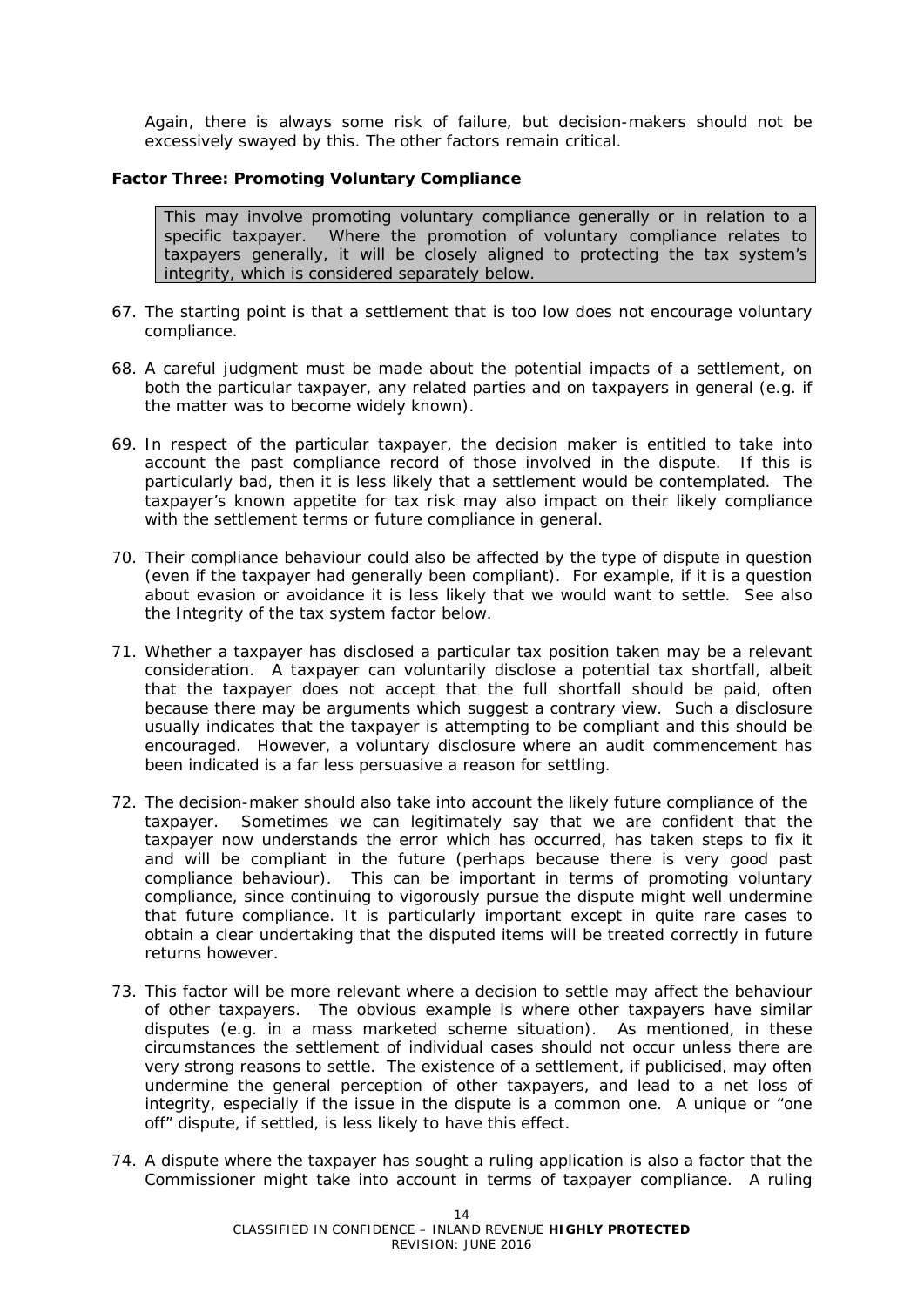application generally indicates a taxpayer wishing to be compliant by seeking the Commissioner's view of the tax treatment of an arrangement. As such, this should be seen more favourably than an issue identified in an audit. Awareness of the Commissioner's view of the tax treatment of an arrangement should not generally be seen negatively in a settlement context, especially where the issue is not straightforward. Ultimately, the taxpayer has brought the issue to the Commissioner's attention via the ruling application and this should be encouraged.

- 75. However, the Commissioner should generally take a harder line in cases of tax avoidance and should certainly do so where evasion is alleged. A slightly more favourable approach might be made for those avoidance cases where the taxpayer is not the instigator or promoter of the tax avoidance, was likely to be unaware of the avoidance and has taken reasonable steps in the circumstances to check the tax treatment.
- 76. It is possible in some cases that a settlement will improve not only the individual taxpayer's compliance in the future, but that of associates, and other taxpayers if they became aware of the now-compliant behaviour.
- 77. The issue becomes more neutral if settlement is unlikely to positively impact on either general or specific voluntary compliance.

#### **Factor Four: The Integrity of the tax system**

*Here we are concerned with the impact that any settlement may have on perceptions about the tax system's integrity. Will the general body of taxpayers' confidence in the tax system and the way we administer it be enhanced or reduced if we settle a particular dispute?* 

- 78. Another important factor is the potential impact which settlement may have on public perception of the tax system's integrity.
- 79. The meaning of "integrity of the tax system" is set out in s 6(2). The section refers to taxpayer perceptions of that integrity. It also refers to the Commissioner acting fairly and within the law and the corresponding rights of taxpayers in this regard. Under this section, taxpayers also have rights to be treated with no greater or lesser favour than other taxpayers.
- 80. One question which arises from s 6(2) is therefore whether taxpayers would see the Commissioner's approach to settlement at a discounted amount as reasonable. Or is the Commissioner being overly lenient or unduly harsh in her approach to settlement given the circumstances? In other words, does the proposed settlement give the general body of taxpayers confidence that the tax system is operating fairly and consistently. Some of the issues discussed above may be relevant again here (e.g. large tax at stake or aggressive tax planning). However, it is important to appreciate that any decision to settle can either promote or detract from this overarching objective.
- 81. Where we are perceived to be "lenient" on a particular type of taxpayer or making concessions on a perceived difficult area (e.g. evasion or avoidance, but also many areas of "black letter" complexity), then the public may have less regard for the tax system. On the other hand, a similar reaction could occur if we invest a great deal of resource disputing an issue that is either not material or is otherwise unmeritorious. So where there is little tax at stake, and no general clarifying proposition of law is likely to fall out of the dispute, rejecting an individual's reasonable settlement offer may adversely impact on taxpayers' perception of the system's integrity and trust in Inland Revenue.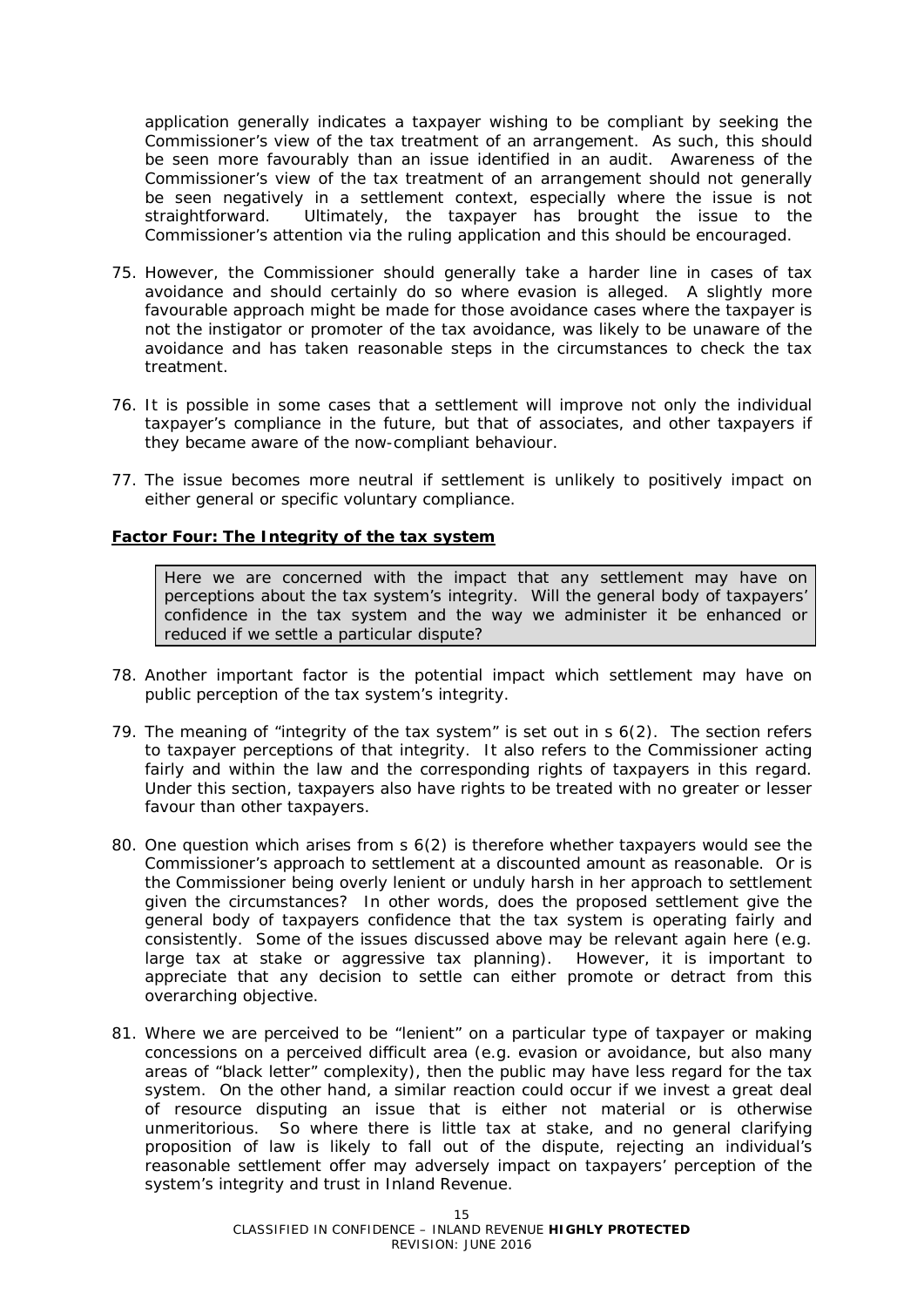- 82. To restate, by contrast, the public may have more confidence in the tax administration if the reverse occurs – i.e. we stay the course in a dispute with difficult issues or aggressive taxpayers, but settle cases where taxpayers have attempted to be compliant, or that have a small amount of tax at stake and do not impact on taxpayers more generally.
- 83. The tax system's integrity may also be impacted where we are considering a settlement proposal that is comparable to one that we have accepted in relation to a materially similar dispute. There would need to be appropriate reasons provided as to why a comparable settlement would not be accepted by us, but this is an extremely difficult area, as it is important that Inland Revenue does not find its hands tied and has the flexibility to treat different fact situations appropriately. Therefore, if possible, settlements should be made on the basis that they are not indicative of what might be agreed in a future case, and the terms are to be kept strictly confidential.

#### **Factor Five: Precedential Value of the Dispute**

*A settlement is more likely to be approved if it is confined to its own facts and will not impact on other taxpayers. By contrast, it will be more difficult to justify a compromise where the dispute may impact on a number of taxpayers or we would like the position to be made more certain.*

- 84. The value of a dispute, in terms of its impact on others, may be two-fold. First, there is the impact it may have on other taxpayers in comparable situations. Secondly, there may be a need to have uncertainty in the relevant law clarified for a much wider group.
- 85. If we consider that a particular dispute will formally or indirectly determine the Commissioner's position in relation to either a number or category of taxpayers or of an issue generically, then it is often not desirable that such a dispute should be settled. For example, if we are in dispute with a taxpayer over whether certain expenditure is capital or revenue expenditure and consider that the issue may apply to the same or similar facts across an entire industry, then this factor would favour the dispute continuing rather than settling (even where other factors might indicate settlement). Similarly, where the dispute relates to a potential tax avoidance arrangement that a number of taxpayers have replicated, this would count against settlement, at least unless significant consideration has been given nationally to the approach to the particular type of arrangement. In such circumstances, continuing and resolving (rather than settling) the dispute may ultimately positively impact on matters such as voluntary compliance and resource savings, if only by clarifying the law.
- 86. Please also note the comments above limiting the ability to settle where other directly relevant litigation or disputes are already under action. This must be checked with LMU.
- 87. We may also want to pursue a dispute in circumstances where the law is unclear and obtaining clarity on the law will also promote voluntary compliance. A decision to settle might not be contemplated where, for example, it is unclear whether an individual is entitled to claim a deduction for certain accrual or interest expenditure and the interpretation of the provisions could have far-reaching implications (for many other investors). The implications of disputing (and losing) may instead be that the Commissioner receives a multitude of relatively small s 113 applications requiring a significant amount of Inland Revenue resources.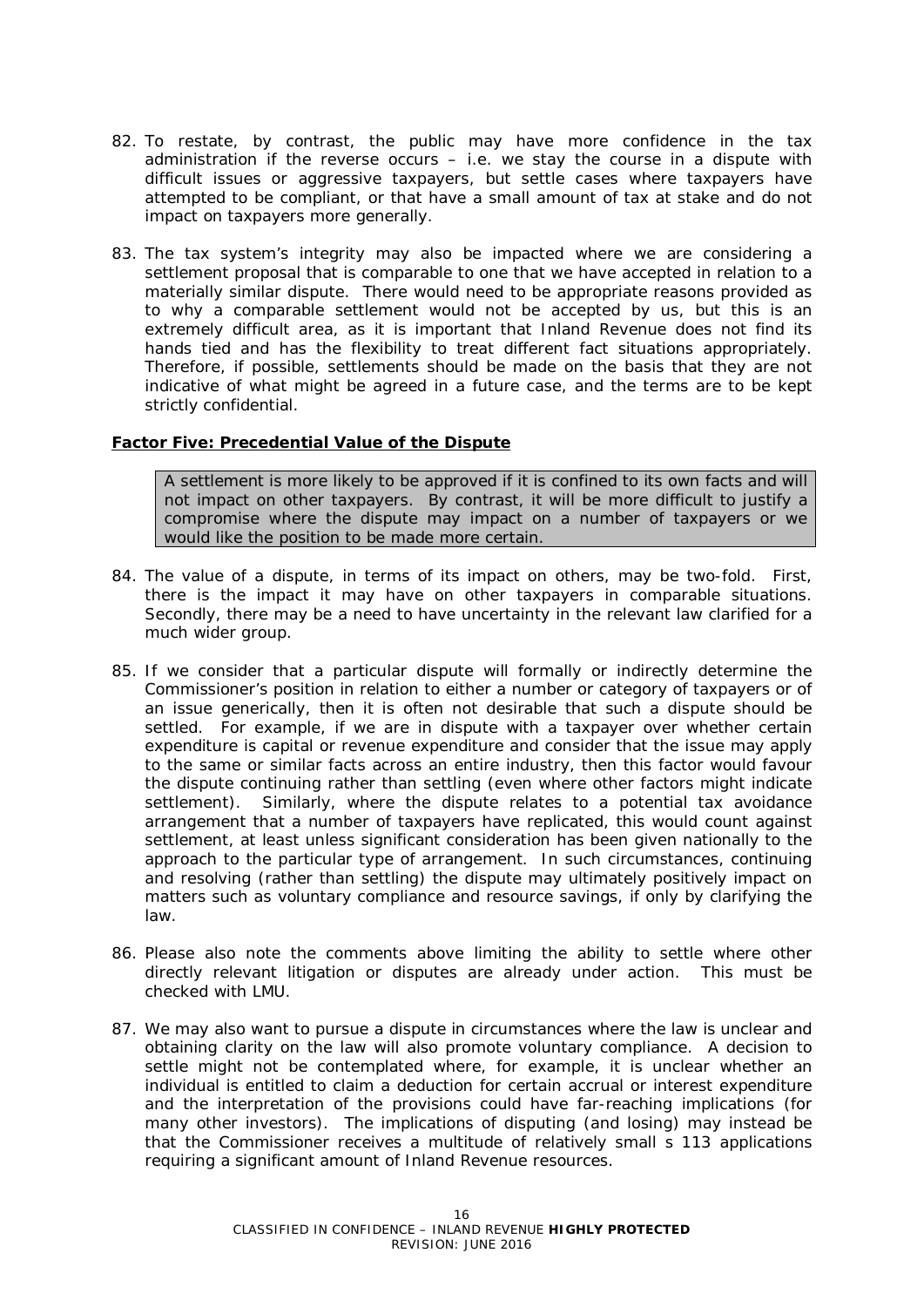- 88. Conversely, where the dispute is relatively fact specific and is not going to provide any guidance for other taxpayers in like situations, the case for settlement is greater, so this factor becomes less relevant to resisting a settlement proposal (however consider the comments above in respect of factor five).
- 89. Finally, the terms of the settlement (as opposed to whether we settle at all), although confidential can be seen as creating a precedent. While each case should be approached on its merits, we need to be very mindful of this if there are likely to be other similar cases to resolve.

#### **Factor Six: Quantum of Tax in Dispute**

*Obviously the greater the potential tax in dispute, the more compelling the other reasons for settlement need to be. Determining the tax at risk is relatively easy for a simple dispute but an aggregation of tax at risk might be required when there is a comparable arrangement involving a number of taxpayers. In the latter situation, the tax at risk may be closely aligned to the dispute's precedential possibilities.*

- 90. The amount of tax which is affected by the possible settlement is also relevant. There are overlaps with the other criteria of course. So, for example, if the tax is quite small, then it is relatively easy to see that applying substantial Investigation, LTS and LMU resources, which could easily exceed the tax in dispute, could produce a negative net revenue figure. This would never be a decisive factor on its own, but should certainly be taken into account.
- 91. Where the revenue at stake is very large, say in the millions of dollars, this will be a significant factor in deciding to continue the dispute. Of course, the higher the dispute or litigation risk, the greater the chance that some or all of the tax will not be able to be assessed.

#### **Factor Seven: The Taxpayer's Capacity to Pay**

*There may be situations in which the ability to receive a settlement payment from the taxpayer increases or decreases over time.*

- 92. The primary aim is to correctly assess the taxpayer. It is sometimes legitimate to consider whether Inland Revenue would eventually recover the full tax, UOMI and penalties if the dispute continues. That is, an agreement now with the taxpayer to a reduced assessment and the payment of that assessment may increase the revenue collected compared to an assessment and payment in the future without that agreement. That may be the case if funds are currently available for the taxpayer to pay on the basis of a compromised settlement, but there is a real possibility that the funds will not be there in the future. In this way this factor may be a relevant consideration, though it should not obscure the primary aim of correctly assessing the taxpayer
- 93. Where the taxpayer's capacity to pay is an issue, it is recommended that the investigations team liaise with the Collections unit to see whether they have any views on collection issues relating to the taxpayer.
- 94. Section 177C(3) of the TAA states that outstanding tax is not written off if a taxpayer is liable to pay abusive tax position (ATP) or evasion penalties. Even where ATP penalties are only proposed, clearing a tax debt with losses is something that the Commissioner would not consider is appropriate.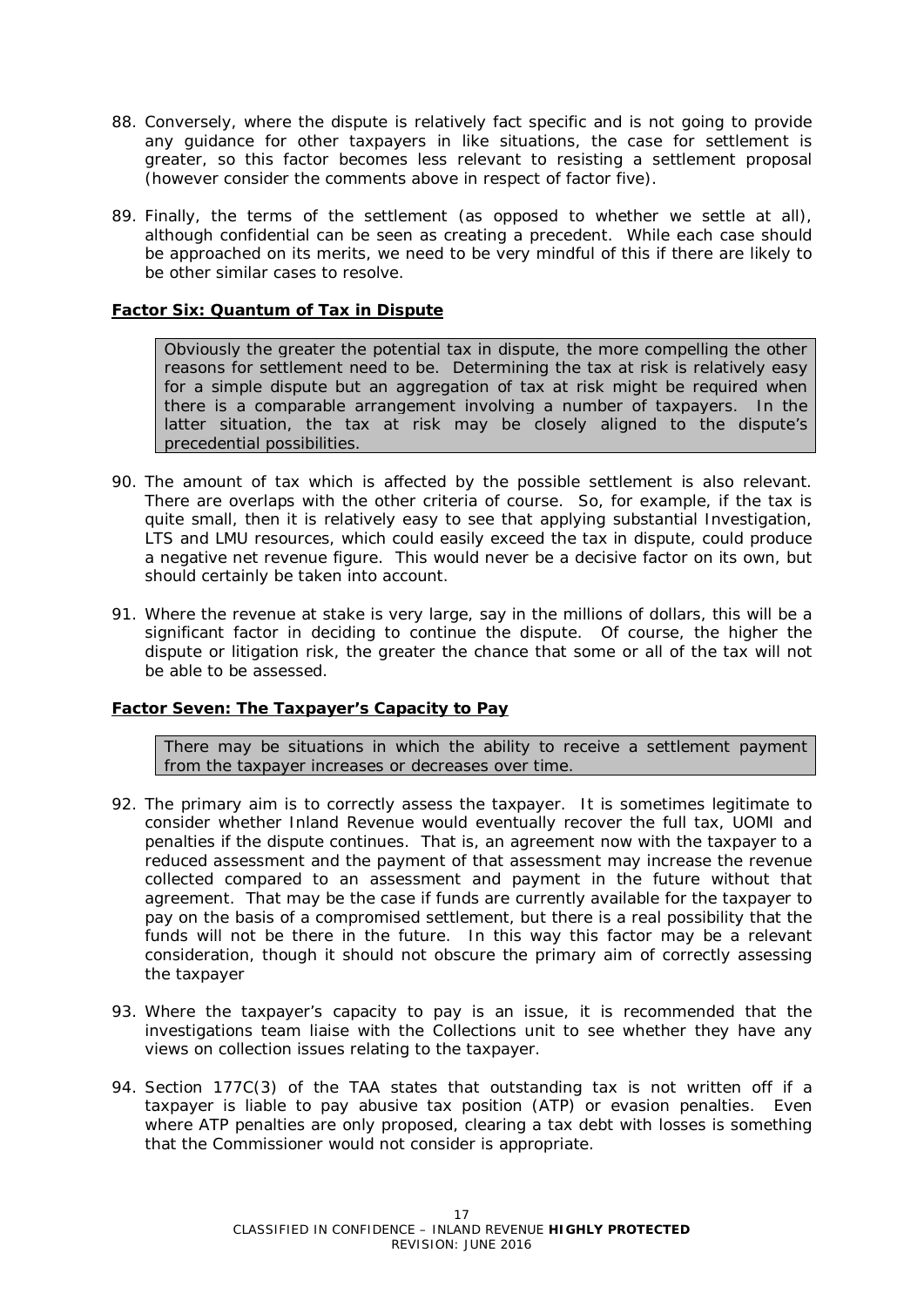95. The fact that the taxpayer is currently insolvent and not able to pay the tax could also be a relevant consideration if all other things were evenly balanced, but not otherwise. For example, certain cases on care and management, including *Raynel v CIR* (2004) 21 NZTC 18,583 or *Clarke and Money v CIR* (2005) 22 NZTC 19,260, clearly indicate that we are not required to cease recovery action just because the taxpayer may be insolvent, per Clarke and Money:

> In the exercise of his discretion under section 177 the defendant is fully entitled to consider a whole range of factors including the circumstances which led to the plaintiffs' taxation debts; the nature and extent of the plaintiffs' cooperation and negotiating stance; the speed with which they have provided requested information and the extent of that information; his obligations under section 6 and section 6A(3); and matters of consistency in administration.

In those circumstances, there are solid care and management reasons for continuing to pursue a dispute or take recovery action in the face of serious non-compliance regardless of whether the taxpayer can pay. Inland Revenue has other powers with respect to debt.

# **Summary**

- 96. To summarise, where considering a "settlement" of a tax liability in a dispute, the starting point is that the law should be applied correctly and that we should seek to recover all of the tax which is due. Recognising that we cannot do so in all cases, and where a dispute is commenced with the taxpayer these Guidelines provide:
	- (a) a set of criteria which can be taken into account, depending on the particular case; and
	- (b) some guiding principles as to how much weight should be applied to those criteria.
- 97. A proposal relating to the application of those criteria to the dispute in question needs to be set out in writing by the Investigations and Advice staff involved, and a decision made by a delegation holder with assistance from LTS (Critical Task Assurance at a high level) and potentially LMU (depending upon the stage at which the dispute has reached) or possibly Crown Law.
- 98. The decision to settle should always be measured against the impact it may have on voluntary compliance and the integrity of the tax system. While we seek a proportional and balanced outcome, by default the law should be applied, and Inland Revenue should be cautious in departing from the legal position. Any other approach can potentially undermine public perceptions about compliance and the integrity of the tax system.

**Graham Tubb Group Tax Counsel**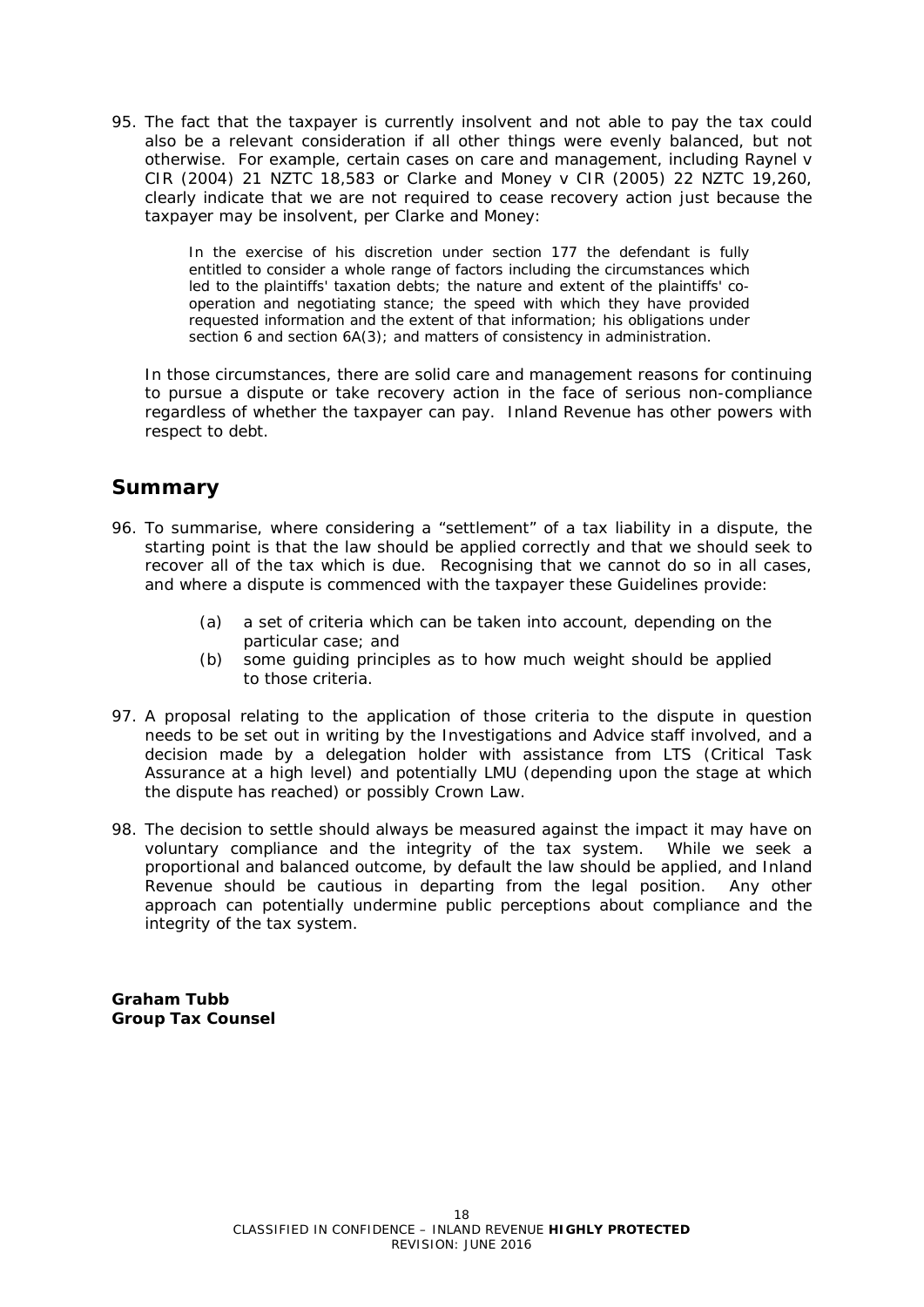# **Attachment – Extract on Settlements from Interpretation Statement IS 10/07, October 2010**

# **Settlements and agreements**

- 151. The courts have held that, under *section 6A(2)* and *(3)*, the Commissioner can enter into:
	- (a) Settlements where taxpayers dispute the interpretation of law or facts on which their liability has been assessed (*Accent Management Ltd v CIR*  (2006) 22 NZTC 19,758 (HC); *Accent Management (No 2) v CIR* (CA); *Auckland Gas Co Ltd v CIR;* and *AG v Steelfort Engineering*; *Fairbrother v CIR).*
	- (b) Agreements as to the payment of outstanding tax, penalties and interest (*Raynel v CIR*).
- 152. The courts have explicitly held that the Commissioner can settle litigation on a basis that does not necessarily correspond to his view of the correct tax position if he considers that doing so is consistent with section 6A(3) and section 6: *Accent Management Ltd (No 2) v CIR* (CA); *Foxley v CIR* (2008) 23 NZTC 21,813. The courts have implicitly suggested that the Commissioner can give effect to settlements by way of an amended assessment, but it is not entirely clear whether this is done under section 6A(2) and (3), or only where authorised by another provision. However, it is clear that the Commissioner can amend an assessment under section 89C(d) to reflect the terms of a settlement: *Accent Management Ltd (No 2) v CIR* (CA).
- 153. That the Commissioner can settle litigation might seem inconsistent with the conclusion reached earlier that the Commissioner cannot alter taxpayers' obligations and entitlements: see paragraphs 69–73 above. However, the courts have made clear that the Commissioner is not exercising any power to alter taxpayers' obligations in entering settlements. The courts have held that settlements do not involve the Commissioner "assuming and exercising a power of dispensing with and suspending of laws, and the execution of laws, without consent of Parliament": *Accent Management Ltd v CIR* (HC) at paragraph 74.
- 154. In taking this position, the courts have emphasised that settlements are made where the taxpayer's obligations and entitlements are legitimately disputed and, therefore, the Commissioner will need to undertake litigation to collect the full amount of tax he considers owing. The courts have recognised that the Commissioner may consider, in light of the litigation risk, that the resource required could be better used elsewhere to maximise the net revenue collected. In *Accent Management Ltd (No 2) v CIR* (CA), William Young P held (*at paragraph 15*):

This [the Commissioner's ability to enter settlements] represents an undoubted shift from the approach adopted in [*Brierley Investments*]*.* The change in policy is justified by recognition that the Commissioner has limited resources and the function of collecting "over time the highest net revenue that is practicable within the law". Major tax litigation is expensive and places a heavy strain on the human resources available to the Commissioner. The Commissioner must be permitted to make rational decisions as to how those resources can be best deployed. Further, "sensible litigation, including settlement, decisions" must necessarily allow for litigation risk.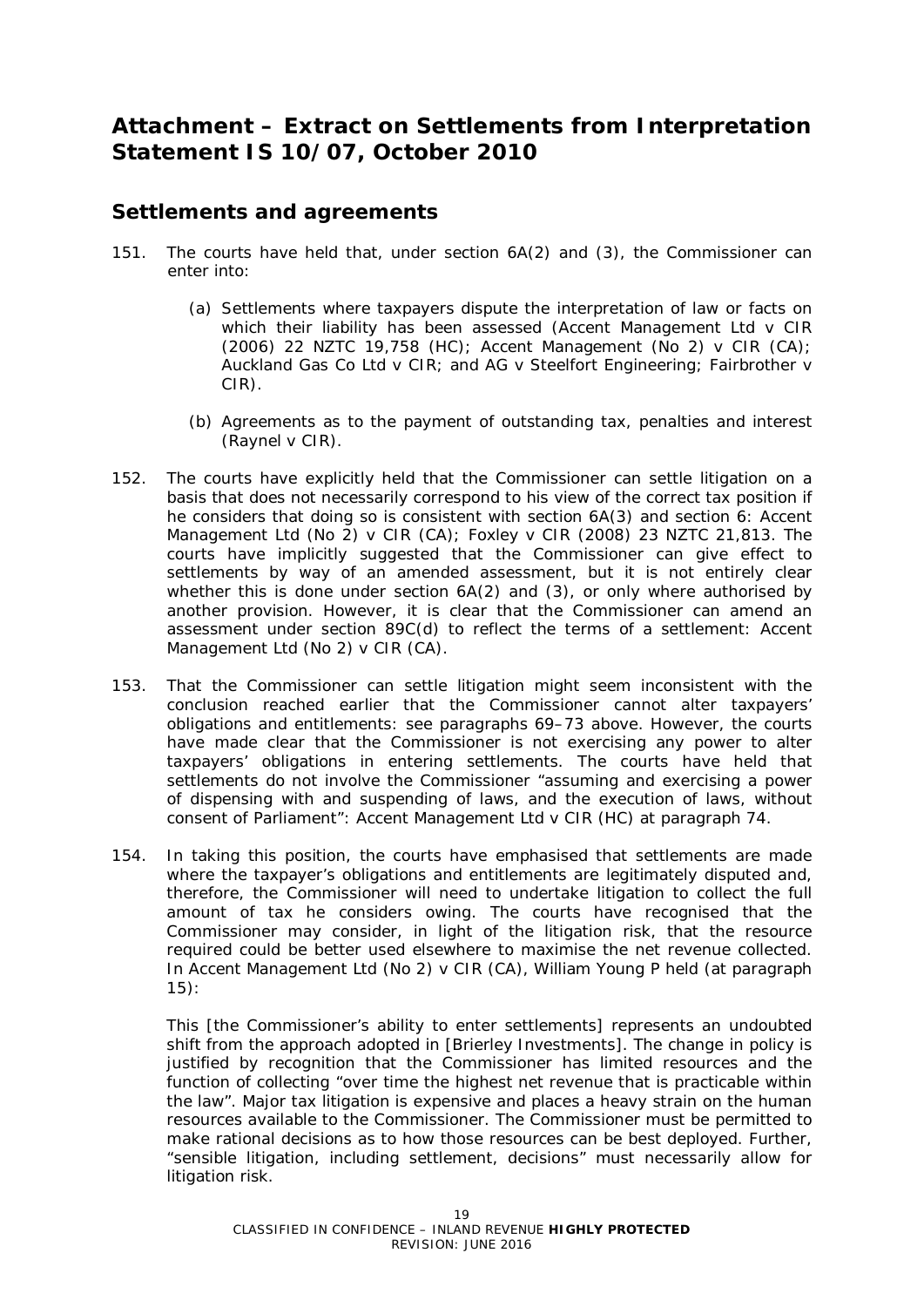155. In holding that the Commissioner is authorised to enter settlements, the courts have given effect to a key outcome intended to be achieved by enacting section *6A(2)* and *(3)*. The ORC report shows that it was specifically contemplated that *section 6A(2)* and *(3)* would authorise the Commissioner to enter settlements (ORC report, *section 8.2*):

One significant implication from the objective [that the Commissioner will collect over time the highest net revenue that is practicable within the law] is that IRD will be entitled to enter into compromised settlements with taxpayers, rather than pursue the full amount of assessed tax, in cases where there are legitimate differences of view about the facts in dispute and the costs of litigation are high.

- 156. The courts have not specifically considered whether the Commissioner can settle tax disputes before litigation or the formal disputes process has started. The Commissioner considers that, in principle, there is no impediment to him doing so. The Commissioner may consider that settling will enable his resources to be better used to maximise the net revenue collected. The Commissioner's position and responsibilities before litigation or the formal disputes process has started are not inherently different to his position and responsibilities during litigation. However, the litigation processes often results in him possessing more information than he did before. Accordingly, the Commissioner will consider settling before litigation or the formal disputes process has started only if satisfied that he has sufficient information on which to make an informed decision. As with his other powers, the Commissioner will prescribe which officers have the delegated authority to decide whether to settle.
- 157. The case law is clear that the Commissioner can enter settlements with taxpayers if he considers doing so is consistent with section 6A(3) and section 6. It is not possible to list all the factors the Commissioner may consider in deciding whether to settle. Ultimately the decision must be determined by consideration of all factors relevant to the particular case. However, the following, non-exhaustive list identifies some of the factors the Commissioner could consider relevant (depending on the circumstances of the particular case):
	- (a) the resources required to undertake litigation;
	- (b) the alternative uses of those resources;
	- (c) the amount of the tax liability at stake;
	- (d) an assessment of the litigation risk (e.g., the likelihood of the Commissioner succeeding);
	- (e) the implications of the Commissioner succeeding (in whole or part) if litigation is undertaken;
	- (f) whether settling or litigating would better promote compliance, especially voluntary compliance, by all taxpayers;
	- (g) the amount the taxpayer would pay if the Commissioner were to settle;
	- (h) whether the subject matter of the dispute might be determinative of, or have broader application to, other situations;
	- (i) whether the Commissioner would be prepared to settle on an equivalent basis with other taxpayers in a similar position;